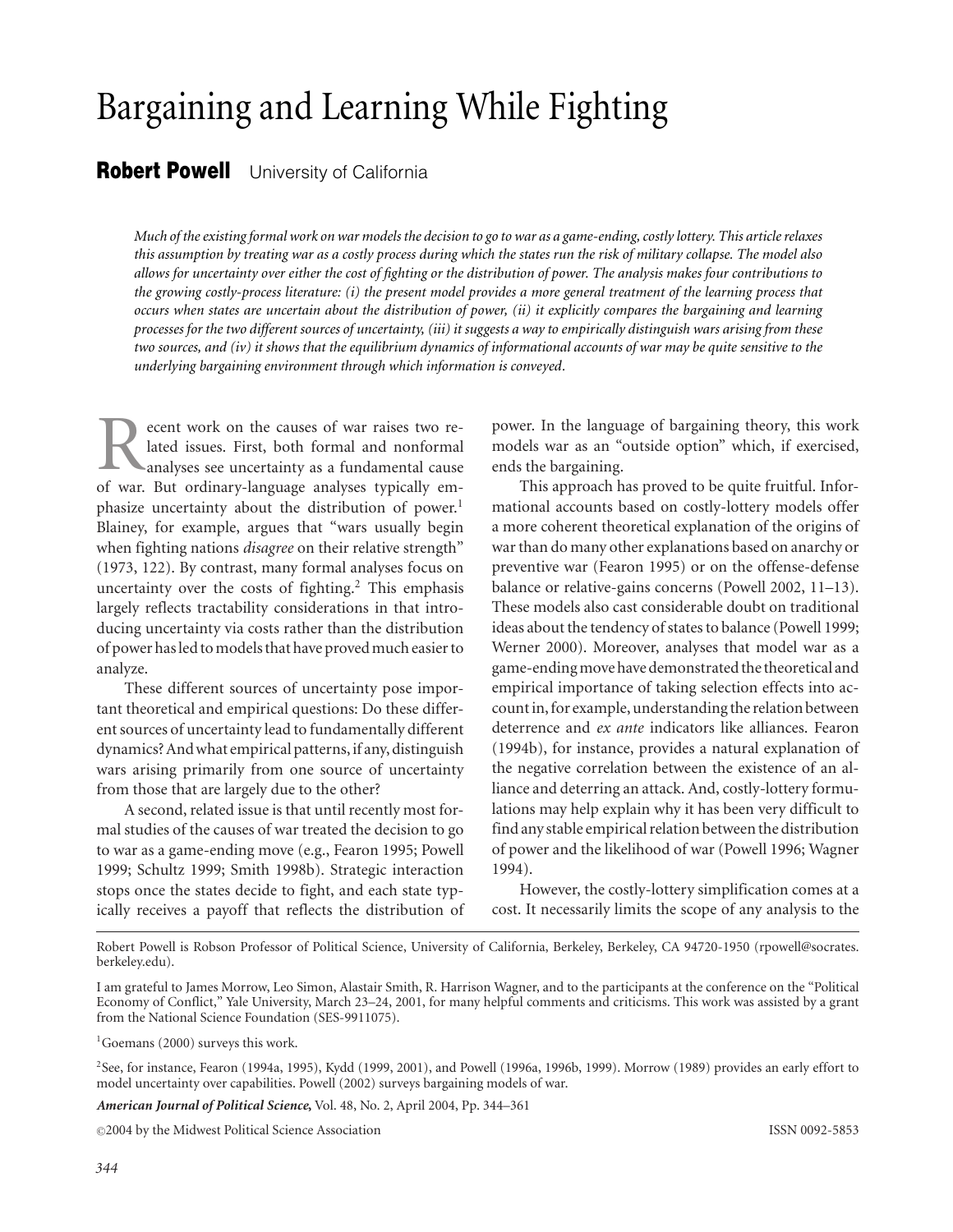origins of war. These models cannot be used to study the dynamics of intrawar conflict and bargaining, e.g., the relation between the states' negotiating positions and battlefield outcomes (Goemans 2000). This limitation by itself is a good reason to try to relax the costly-lottery assumption. But Wagner (2000) argues that there is an even more compelling reason. He charges that this assumption "can only lead to misleading conclusions" even about the origins of war (2000, 469).

The desire to relax the game-ending, costly-lottery assumption—reinforced by Wagner's charge—has spawned what might be called a second wave of formal work on war (Filson and Werner 2002a,b; Kim 2002; Slantchev 2003, 2002b; Smith 1998a; Smith and Stam 2003; and Wagner 2000). This second wave treats war as a costly process during which states can continue to bargain while they fight. War, in other words, is being modeled as an "inside option."3

The present study sees war as a bargaining process during which the states run a risk of military collapse. (As elaborated below, this is closest in spirit to Wagner's (2000) formulation.) The bargaining in the model begins before there is any fighting, continues during the fighting, and concludes only when the states agree to a settlement or one of them collapses. The model developed here also allows for uncertainty over either the cost of fighting or about the distribution of power.

The analysis makes four contributions. First, it offers a more general treatment of the learning process that occurs when there is uncertainty over the distribution of power. Unlike Smith and Stam (2003), the present analysis incorporates the strategic transmission of information into the learning process and does so in a much less restrictive setting than Filson and Werner (2002a). (The latter assume that a state is unsure whether its adversary is either strong or weak, i.e., there are only two types, and that there can be no more than two rounds of bargaining.)

Second, allowing for uncertainty either over the cost of fighting or about the distribution of power makes it possible to explicitly compare the bargaining and learning processes in these two cases. This comparison shows the bargaining dynamics are quite similar. Regardless of the source of uncertainty, the satisfied state makes a series of ever more attractive concessions that "screen" the dissatisfied state according to its type. Higher-cost types, i.e., those for whom fighting is more costly, settle sooner on

3In contrast to an outside option, an "inside" option keeps the bargaining going for at least one more period and defines what payoffs the bargainers get during that period. See Muthoo (1999) for a discussion of inside and outside options.

worse terms than lower-cost types when there is uncertainty about the cost of fighting. In a like manner, weaker or less powerful types settle sooner than stronger types if there is uncertainty over the distribution of power. The comparison also shows that Wagner's (2000) conjectures about the differences between the learning processes in these two cases are only partially correct.

That the screening dynamics are similar regardless of the source of uncertainty poses an empirical challenge. Given the prevalence of both types of uncertainty in international politics, how can one empirically distinguish wars resulting primarily from one source of uncertainty or the other? The third contribution is to suggest a way. States in many situations can make offers more quickly than they can prepare for and fight battles. This difference affects the screening processes. Screening can take place without actually fighting any battles if the states are uncertain about each other's costs and can make offers very rapidly. If, by contrast, the states are uncertain about the distribution of power, then screening requires that the states actually fight battles regardless of how fast they can make offers. This suggests that crises arising out of uncertainty over costs or resolve are likely to be settled more quickly and short of large scale fighting than are crises arising out of uncertainty over the distribution of power.

One of the reasons for trying to relax the costly-lottery assumption is that costly-process models can be used to study the factors that affect the duration of war. The fourth contribution is to underscore the potential influence of the bargaining environment (e.g., how fast states can make offers) in models where fighting results from informational problems. Indeed, the effects of the bargaining environment in the present model swamp other factors (at least in the limit as the time between offers goes to zero) that might be thought to affect duration such as the cost of fighting or the distribution of power. (See, for example, Bennett and Stam 1996). This suggests that future efforts to use informational asymmetries to explain war and, especially, long wars have to pay a great deal of attention to the mechanism through which the actors convey information (e.g., the bargaining environment or protocol). In particular, these accounts have to explain why it takes so long to resolve the informational asymmetry.

The next two sections specify the costly-process model and describe its relation to other formulations. The third section discusses the bargaining and learning that takes place in equilibrium when there is uncertainty either over the cost of fighting or the distribution of power. The fourth section extends the basic model by allowing multiple offers between battles. The appendix contains proofs of key results.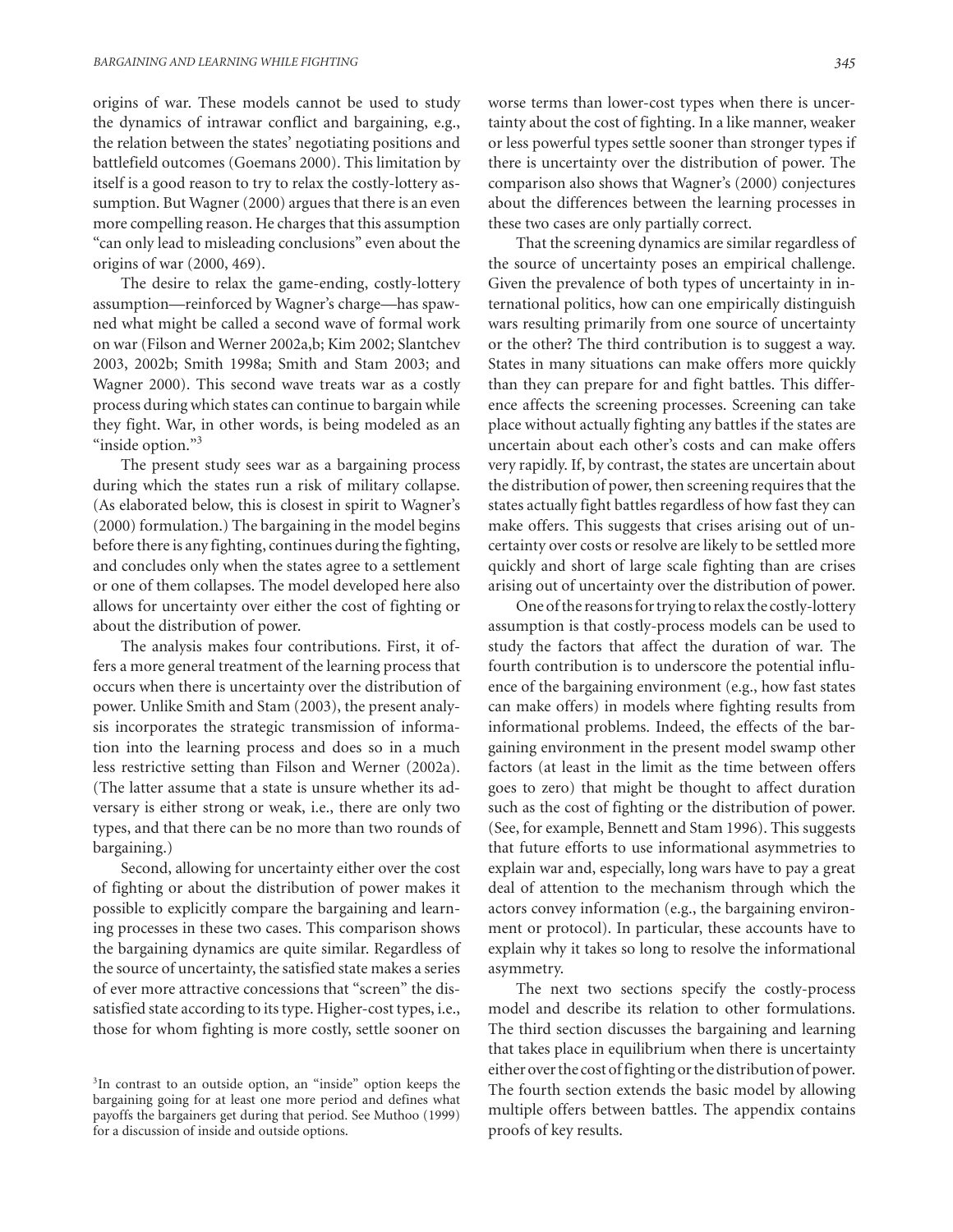#### **FIGURE 1 Models of War**



(a) A round of the costly-lottery game.



# **A Costly-Process Model of Conflict**

This section presents a costly-process model which generalizes the costly-lottery approach. In a typical costlylottery game, two states, say *S* and *D*, bargain about revising the territorial status quo, *q*. <sup>4</sup> Figure 1(a) depicts a round of the game. *S* begins the game by making an offer,  $x \in [0, 1]$ , to *D* who can accept the offer, reject it, or go to war to change the territorial status quo. Accepting ends the game with the territory divided as agreed. If *D* fights, the game ends and one state or the other is eliminated. More precisely, the game ends in a lottery in which both states pay a cost of fighting; *D* obtains all of the territory and eliminates  $S$  with probability  $\pi$ ; and  $S$  eliminates  $D$  and thereby gains all of the territory with probability  $1 - \pi$ . The parameter  $\pi$  represents the distribution of power. If, for example,  $\pi = \frac{1}{2}$ , then each state has the same chance of winning and there is an even distribution of power. If,

alternatively,  $\pi$  is close to one or zero, *D* or *S* has a preponderance of power. One can think of the game-ending lottery as a fight to the finish in which either *S* collapses and is unable to offer further resistance with probability  $\pi$  or *D* collapses and is unable to offer further resistance with probability  $1 - \pi$ . If *D* rejects *S*'s offer, then *S* can attack or pass. Attacking again ends the game in a lottery. Passing ends the round, and another begins with *S* making an offer.5

In the costly-process game, fighting only creates a risk of collapse. If neither state collapses, the bargaining and fighting can continue until the states reach agreement or until one of them eventually does collapse. Assume, more specifically, that if *S* and *D* fight in a given round, then this fighting generates a risk  $k<sub>S</sub>$  that *S* collapses in that round and a risk  $k_D$  that *D* collapses. These risks are assumed to be positive but possibly very small. Fighting is also costly, and *S* and *D* pay costs *s* and *d* each time they fight.<sup>6</sup>

Figure 1(b) illustrates a round of the game. As before, state *S* begins by proposing a territorial division *x* ∈ [0, 1]. *D* can accept this offer, reject it, or fight. If *D* accepts, the game ends with *D* and *S* in control of *x* and 1 − *x*, respectively. If *D* fights, the states pay costs *s* and *d*, respectively, and the game ends with probability  $k \equiv$  $1 - (1 - k_D)(1 - k_S)$ , which is the probability that one or both of the states collapse. If only *S* collapses, *D* obtains all of the territory. If *D* alone collapses, *S* gets everything. If both collapse, the territorial status quo *q* remains in place. Finally, if neither state collapses, the current round ends, and the next begins. If *D* rejects *S*'s offer without fighting, then *S* has the option of fighting or not. Not fighting ends the round and the next begins. If *S* fights, one or both states collapse with probability *k* and the game ends. If neither state collapses, the round ends and the next starts with a new offer from *S*.

It will be useful to define the distribution of power in the costly-process game. The distribution of power  $\pi$ in the costly-lottery formulation is the probability that *D* prevails in a fight to the finish (which is the only kind of

<sup>5</sup>There are several variants of the costly-lottery model depending on which bargainers can make offers and how many they can make. At one extreme, Fearon (1995) allows only one bargainer to make a single take-it-or-leave-it offer. At the other extreme, Powell (1999) allows both bargainers to make as many offers as they wish. In the costly-process model discussed here, only one bargainer can make offers but that bargainer can make as many offers as it pleases. One-sided, infinite-offer models are more general than take-it-orleave-it models and easier to analyze than alternating-offer models.

6In the present analysis, *s* and *d* are taken to be the tangible costs of war measured in lives and economic losses. These costs will be discussed more fully below. Alternatively, one might think of *s* and *d* as more subjective measures of the states' resesolve or willingness to fight. The larger *s* and *d*, the lower the states' utilities to fighting, and the less resolute or willing to fight they are.

<sup>4</sup>See Fearon (1995) and Powell (1999) for extensive discussions of the costly-lottery model.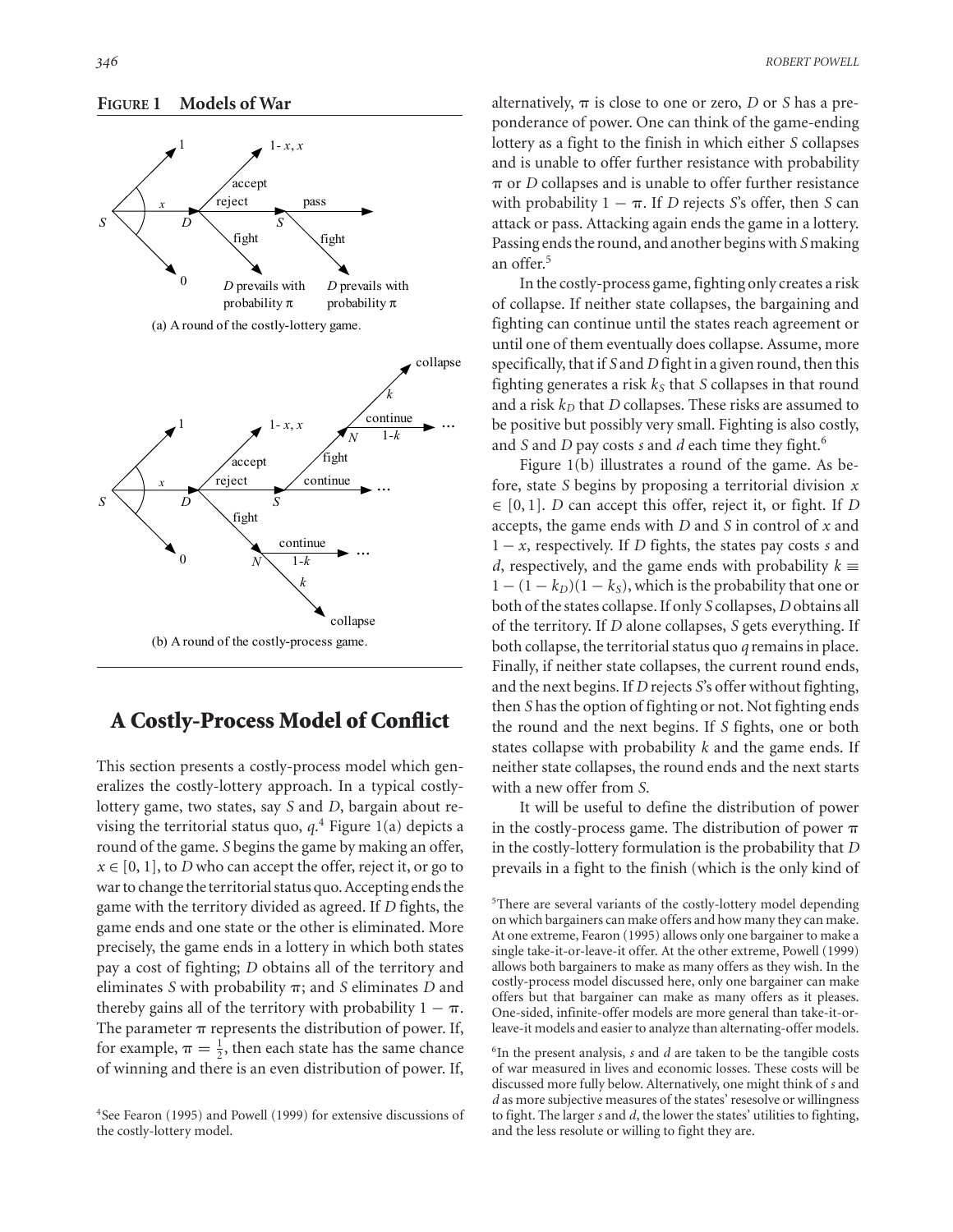fight that can happen in that model). But there is another equivalent way of interpreting  $\pi$ : It is the expected territorial division resulting from a fight to the finish. That is,  $\pi$  also equals *D*'s expected share of the territory, i.e.,  $\pi$  =  $(1)\pi + 0(1 - \pi)$  where, recall, *D* obtains all of the territory with probability  $\pi$  and loses everything with probability 1 – π. Paralleling this, define the *distribution of power p in the costly-process model* to be *D*'s expected territorial division resulting from a fight to the finish. This is:

$$
p \equiv \frac{k_S(1 - k_D)}{k} + \frac{qk_S k_D}{k}.\tag{1}
$$

Note that the distribution of power shifts in favor of *D* as its probability of collapse decreases, i.e., *p* is strictly decreasing in  $k_D$ .

The payoffs in the game are defined formally in the appendix. Suppose, less formally, that the states agree at time *a* to territorial division *x* after fighting at times  $f_1$ ,  $f_2, \ldots, f_n$ . The expected payoff to this outcome is the payoff if the game ends when the states fight at  $f_1$  weighed by the probability that the game ends at that time, plus the payoff if the game ends at time  $f_2$  weighted by the probability that the game ends at that time, and so on through the *n*-th time that the states fight, plus the payoff to agreeing to *x* at time *a* weighted by the probability that the states did not collapse at times  $f_1, \ldots, f_n$ .

Finally, the model assumes one-sided incomplete information. *S* is uncertain either about *D*'s cost of fighting, *d*, or about *D*'s probability of collapse,  $k_D$ . Because *p* is strictly decreasing in  $k_D$ , uncertainty over  $k_D$  is equivalent to uncertainty over the distribution of power *p* (and working with uncertainty over the former is much easier). Although *S* is uncertain of *D*'s cost or of the distribution of power, *S* believes that *D* is dissatisfied, i.e., *D* prefers fighting to the finish to living with the status quo.<sup>7</sup>

### **Other Costly-Process Models**

Recent work has relaxed the costly-lottery assumption in several different ways that highlight complimentary aspects of the underlying process and reflect different modeling trade offs.<sup>8</sup> The present formulation is closest to Wagner (2000). He also bases his analysis on a model in which rejecting an offer generates a risk that the game will end in that round because one state or the other collapses. Wagner, however, does not formally derive the equilibria of the game when there is asymmetric information, and,

as will be discussed more fully below, some of his conjectures about the equilibrium dynamics are only partially correct.

Smith and Stam (2003) model the costly process differently, emphasizing the way that the probability of ultimate success in a fight to the finish can shift back and forth with the tide of battle. Building on Smith (1998a), they assume that two states, say *S* and *D*, are bargaining and that there are *n* "forts" which are initially divided between the states. *S* begins the game by making an offer to *D* who can accept or reject. Accepting ends the game on the agreed terms. If *D* rejects, the states fight with *D* winning a fort with probability  $\eta$  and losing a fort with probability  $1 - \eta$ . The game continues in this way with *S* making all of the offers until the states reach agreement or until a state collapses because it no longer controls any forts.

The states also disagree about the probability  $\eta$ . This disagreement is not due to differences in the states' information about, say, their respective military capabilities but to a more basic subjective difference about the balance of power. Formally, Smith and Stam assume that the states have complete information but heterogeneous priors. This formulation contrasts with the informational approach generally taken in economics and in the existing formal work on war. (Smith and Stam is the only exception.) In this approach, actors are assumed to share a common prior and any differences in their beliefs are attributed to informational differences.<sup>9</sup>

Slantchev (2003) also uses Smith's (1998a) basic model of warfare but allows for alternating offers in the context of one-sided uncertainty about the distribution of power η. Following the informational approach, he attributes the differences in the states' beliefs about the distribution of power to informational differences. In this case, one has state has private information about its military capability.

Filson and Werner (2002a,b) underscore the resource constraint states face when fighting. In their formulation, the game begins with each state in control of a limited amount of resources. As in Smith and Stam and Slantchev, the states fight a battle whenever an offer is rejected with *D* wining with probability  $\psi$  and losing with probability  $1 - \psi$ . Fighting a battle also consumes resources (although the amounts may differ depending on whether a state wins or loses), and a state collapses when it runs

<sup>7</sup>*S*'s beliefs are formalized in the appendix. The assumption that *D* is dissatisfied eliminates a mulitplicity of equilibria.

<sup>8</sup>See Wittman (1979) for an earlier, path-breaking effort to model conflict.

<sup>&</sup>lt;sup>9</sup>An extended discussion of the common priors assumption is beyond the scope of the present analysis. (Morris 1995 provides a good overview.) Suffice it to say here that this assumption is extremely strong and at best justified on methodological grounds: among other things, it helps to discipline arguments. But it is also well worth trying to relax this assumption in a disciplined way.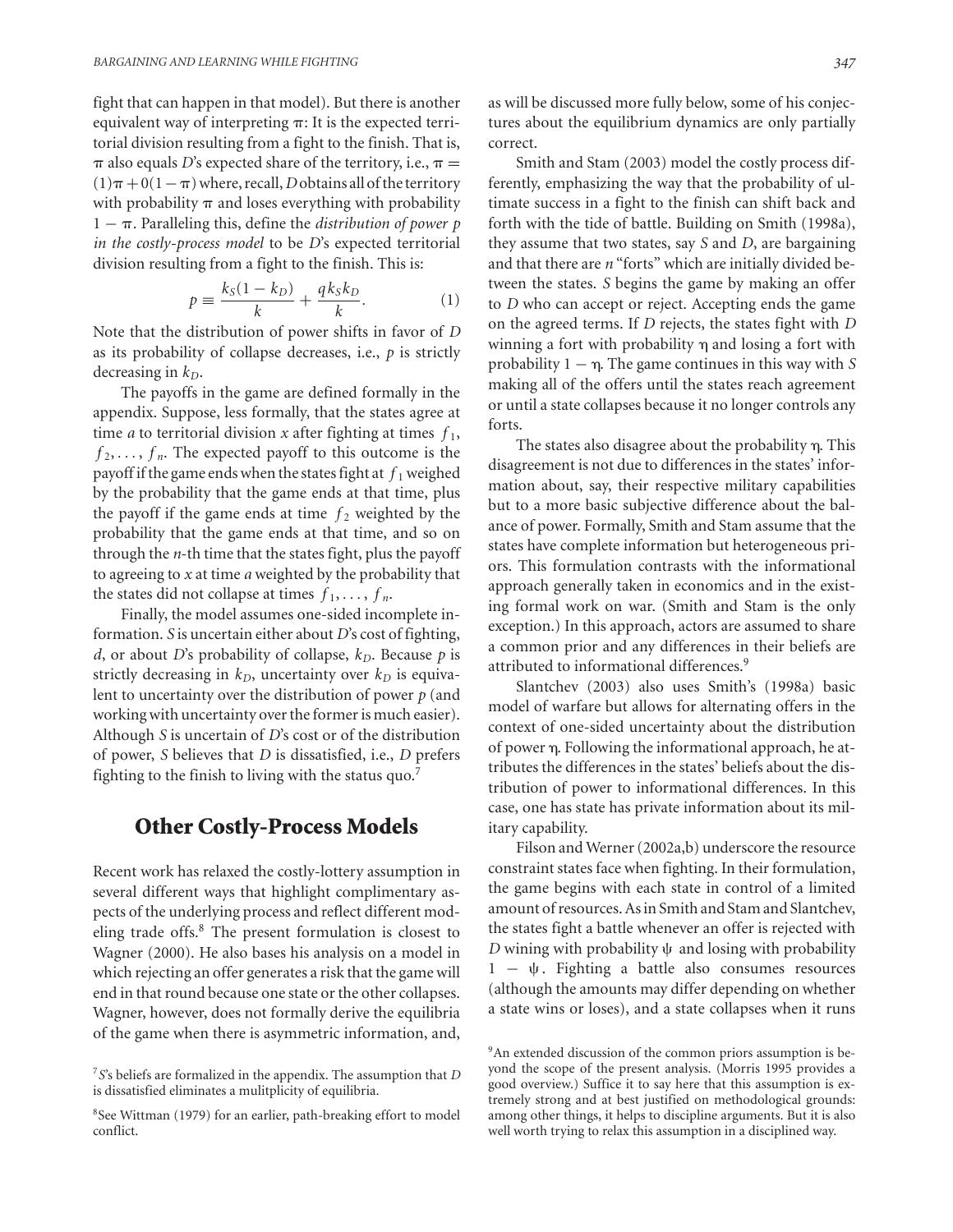out of resources. Thus, the bargaining continues until the states reach agreement or until one of the states runs out of resources. There is also one-sided uncertainty about  $\psi$ .

These formalizations of fighting embody different modeling trade offs. The costly process in Filson and Werner (2002a) is the only one that explicitly models the idea that resources are limited and consumed by fighting. However, their treatment of bargaining is the simplest and most restrictive: *D* can be one of only two possible types (i.e., *S* is unsure whether *D*'s probability of prevailing in a battle,  $\psi$ , is high or low), and the states' resources are so constrained that there can be no more than two battles.<sup>10</sup> Smith and Stam (2003) and Slantchev (2003) trade a somewhat simpler formulation of the costly process for a richer treatment of the dynamics of bargaining. They abstract away from the resource constraint but do not impose exogenous limits on the number of offers. Slantchev's alternating-offer formulation also allows him to study signaling, albeit in a limited setting where *D* is one of only three possible types.<sup>11</sup> The costly process in the present formulation is the simplest, abstracting away from both the effects of the ebb and flow of battle and from any resource constraints. But the analysis places fewer restrictions on *S*'s uncertainty about *D*, and this allows for a more general treatment of the learning and updating that occurs while fighting.<sup>12</sup> And, as will be seen below, the model can be readily extended to allow for multiple offers between battles.

# **Bargaining and Learning in Equilibrium**

A satisfied state in a costly-lottery game faces a trade off when deciding what to offer the dissatisfied state. The more the satisfied state concedes, the better the chances of a settlement but the worse the terms of that settlement. The optimal offer that resolves this trade off typically entails some risk that the dissatisfied state will reject the offer and go to war.

In the costly-process game, the satisfied state confronts the same trade off when making its first offer, and the optimal offer usually entails some risk of rejection and fighting. But this fighting generally does not end the game. With probability  $1 - k$ , neither state collapses during the first round of fighting, and the bargaining continues. The satisfied state updates its beliefs based on the facts that (i) the dissatisfied state rejected the opening offer and that (ii) the dissatisfied state fought one round without collapsing. In light of these updated beliefs, the satisfied state makes a second offer which, like the first, usually carries some risk of rejection. The bargaining continues in this way until the dissatisfied state accepts an offer; one of the states collapses; or there is so little uncertainty left that *S*'s optimal offer is to concede enough to buy *D* off and thereby end the bargaining.

These offers define the basic screening process that characterizes the equilibrium, and this process is the same regardless of the source of uncertainty. When there is uncertainty over *D*'s cost of fighting, high-cost types accept smaller offers and settle earlier than do low-cost types who hang on longer and run greater risks of collapse in order to obtain larger concessions. More specifically, *S*'s offers  $x_1 < x_2 < x_3 < \cdots < x_n$  induce a set of cut points  $d > d_1 > d_2 > \cdots > d_n = d$  such that the dissatisfied<br>state counters all of the satisfied state's offers by fighting state counters all of the satisfied state's offers by fighting until it accepts  $x_i$  (assuming that neither of the states has already collapsed) if its actual cost of fighting *d* is between  $\tilde{d}_{j-1}$  and  $\tilde{d}_j$ . Similarly, *S*'s concessions when there is uncertainty over the distribution of power induces a set of cut points  $\tilde{k}_D > \tilde{k}_1 > \tilde{k}_2 > \cdots > \tilde{k}_m = k_D$  such that the dissatisfied state counters the satisfied state's offers by fighting until accepting  $x_i$  if the dissatisfied state's probability of collapse  $k_D$  is between  $\tilde{k}_{j-1} > \tilde{k}_j$ . Stating the results more formally:

**Proposition 1***. Suppose that S is satisfied*, *D is dissatisfied, and that S's beliefs about D's cost of fighting satisfy the technical assumptions specified in the appendix. Then there is a generically unique perfect Bayesian equilibrium. In it, S makes a finite number of offers which are strictly increasing. D responds to these concessions by fighting until ultimately accepting an offer. The lower D's cost d*, *the longer D fights and the better terms it obtains, i.e.*, *d fights at least as long* as  $d'$  *if*  $d < d'$ .

**Proposition 2***. Suppose that S is satisfied*, *D is dissatisfied, and that S*'*s beliefs about D*'*s probability of collapse satisfy the technical assumptions specified in the appendix. Then there is a generically unique perfect Bayesian equilibrium. In it, S makes finitely many offers which are strictly increasing*. *D responds to these concessions by fighting until*

 $10$ Filson and Werner (2002b) subsequently relax these constraints to some extent in the context of specific numerical examples.

<sup>&</sup>lt;sup>11</sup>Signaling occurs when a state with private information makes offers. All of the other asymmetric-information models discussed here focus on screening, i.e., the state with private information receives offers but cannot make them.

<sup>&</sup>lt;sup>12</sup>Formally, *D*'s type is not restricted to a finite number of potential types. Rather, *D*'s type is assumed to be distributed according to a continuous distribution which satisfies a few technical restrictions (which are described in the appendix).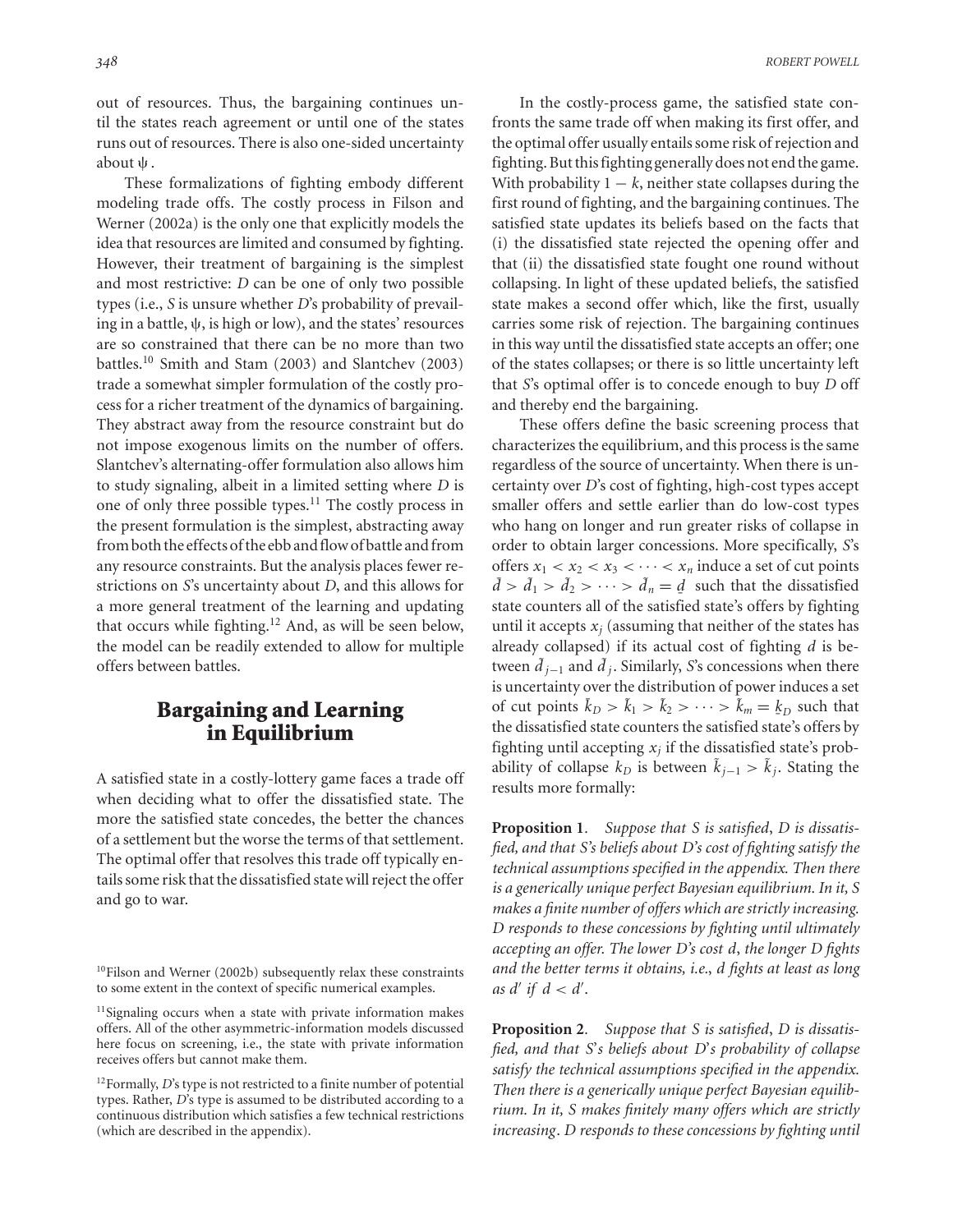*ultimately accepting an offer. The more powerful D*, *the longer it fights and the better terms it obtains, i.e.,*  $k_D$  *fights at least as long as*  $k_D'$  *if*  $k_D < k_D'$ *.* 

The demonstration of these results is extremely tedious. The appendix outlines the basic logic of the overall argument and proves key lemmas. Powell (2003) provides a more complete analysis.

Although the screening processes are broadly similar regardless of the source of uncertainty, there are subtle differences in the learning processes underlying them. Wagner (2000) argues that the bargaining and learning that take place when there is uncertainty over the distribution of power are different and simpler than they are in standard economic models of bargaining in which, say, a buyer has private information about how much he is willing to pay for an object for sale.

In the standard bargaining models used in economics, private information explains why agreement is not immediate, but the only way that bargainers have to reveal their private information is by temporarily refusing to agree. Since they determine whether and how long they will hold out, they have an incentive to use this decision to misrepresent their private information. As a result, the signals they give by deciding whether to hold out or not are noisy and can be interpreted only by taking into account the strategic incentives of the bargainers...

Bargaining in the context of war is different, in that fighting is a source of information that is much less subject to manipulation by adversaries (2000, 478).

To the extent that Wagner's argument holds, it goes beyond the economic models of bargaining. It also applies to costly-process models of war in which states have private information over the cost of fighting as in the model above. (See Kim 2002 for another example.) The only way that states can signal their costs in these models, as in the standard bargaining models in economics, is by refusing to agree.

However, the analysis underlying Proposition 2 shows that Wagner is only partially correct. When there is asymmetric information about the distribution of power, fighting does convey some information that, in a certain sense, is less subject to strategic manipulation. But this less manipulable channel does not replace the more manipulable channel present in the standard models. Both channels are present.

In asymmetric-information models, one actor learns about another actor or, more specifically, about another

actor's type by watching how that actor behaves and then updating its beliefs about that actor's type in light of the observed behavior. Suppose, for example, that a seller makes an offer that one type of buyer, say *b*, is more likely to reject than type *b*<sup>'</sup> is. If the buyer subsequently does reject this offer, then the seller reasons backwards from this behavior and, applying Bayes' law, becomes more confident that it is facing type *b* who was more likely to reject the offer.

In what Wagner calls the standard model, learning depends on different types behaving differently. If two types behave identically, their behavior does not reveal anything that helps another actor distinguish between them. Suppose, for instance, that *b* and *b* are equally likely to reject an offer that is ultimately rejected. The seller learns nothing about the relative likelihood of these two types from this rejection because both types would have behaved in the same way.

In contrast to the standard models, fighting when there is uncertainty over the distribution of power does convey information about types even if they behave in the same way. Suppose, for example, that the satisfied state is trying to distinguish between types  $k_D$  and  $k_D'$  where  $k_D$ is less likely to collapse than  $k_D'$  (  $k_D < k_D'$  ) and therefore is more powerful. At the outset of the game, *S* believes that *D*'s probability of collapse is distributed according to  $\Theta$ with density  $\theta$ . Consequently, the odds that *S* is facing  $k_D$ rather than  $k_D^{\prime}$  are given by the ratio  $\theta(k_D)/\theta(k_D^{\prime})$ . Assume further that in equilibrium both of these types reject *S*'s initial offer. In a standard model, the odds of facing  $k_D$  or  $k_D^\prime$  would remain  $\theta(k_D)/\theta(k_D^\prime)$  because both types behave in the same way. But the fact that both types fought *and did not collapse* reveals information about them even though they behaved identically.

To see that this is the case, observe that the chances that *D*'s probability of collapse is  $k_D$  given that it fought once and did not collapse is the probability of not collapsing,  $(1 - k_D)$ , times the prior  $\theta(k_D)$ . Consequently, the odds of  $k_D$  versus  $k'_D$  given that  $D$  did not collapse in the first round of fighting are  $(1 - k_D)\theta(k_D)$ /  $[(1 - k_D')\theta(k_D')]$ . These updated odds are greater than the initial odds  $\theta(k_D)/\theta(k_D')$  because  $k_D < k_D'$ . Thus, the satisfied state becomes more confident that it is facing the more powerful type  $k_D$  relative to  $k'_D$  even though both types behaved identically. Indeed, the odds of facing  $k_D$  increase with each round of fighting. If these types have fought *r* times without collapsing, the odds rise to  $(1 - k_D)^r \theta(k_D) / [(1 - k'_D)^r \theta(k'_D)]$ . This is the sense in which fighting conveys information that is less subject to strategic manipulation.

Fighting, however, is only one of the ways that information is conveyed when there is asymmetric information. Dissatisfied types also have an incentive to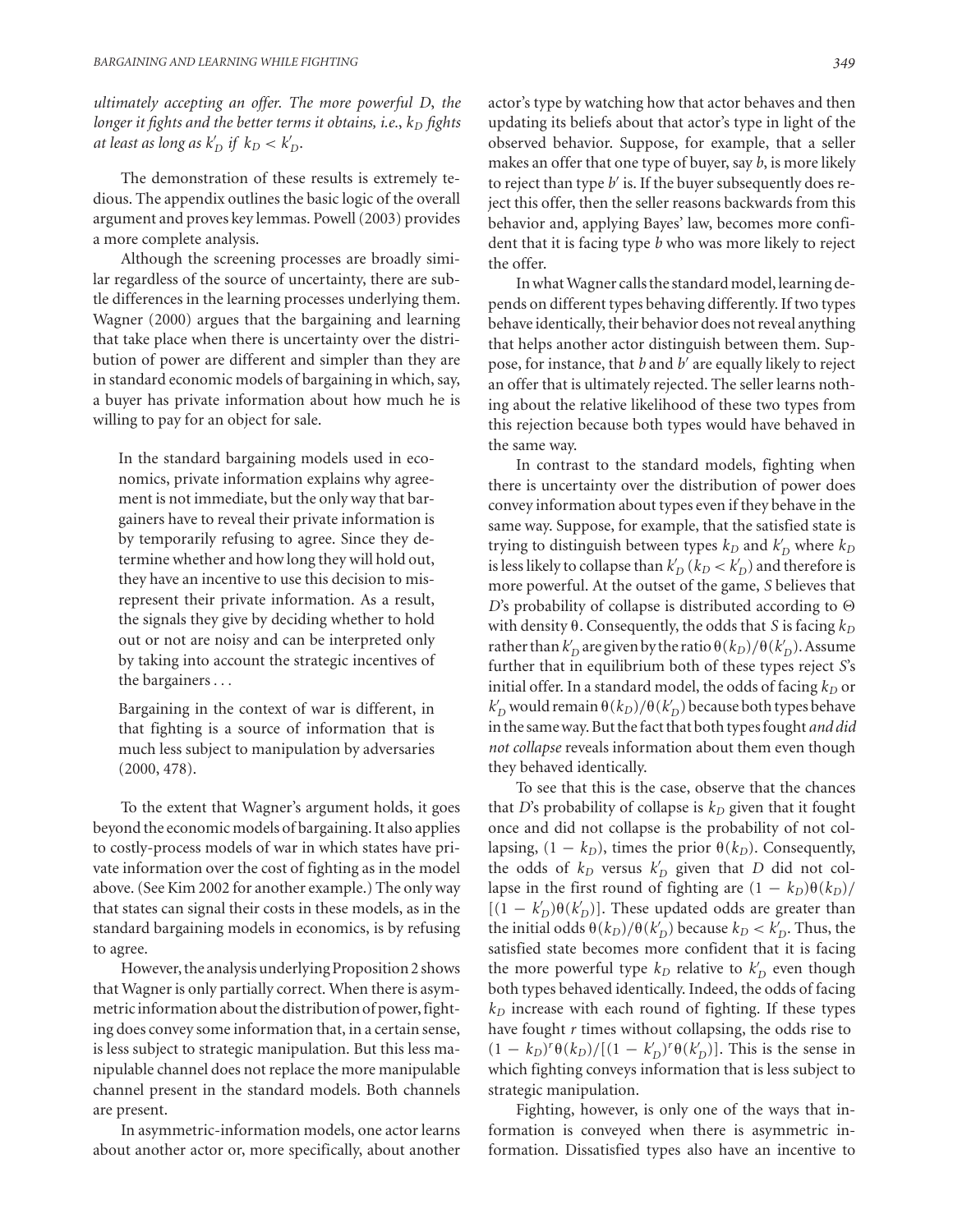misrepresent their types by delaying an agreement in order to appear "tougher" just as they do in standard models. To verify this, consider *S*'s beliefs about *D* when making the  $r + 1$ -st offer,  $x_{r+1}$ . The proof of Proposition 2 shows that these beliefs depend on the prior  $\Theta(k_D)$  updated in light of the facts that *D* fought *r* times without collapsing and that  $k_D$  must be no more than  $k_T$  (otherwise *D* would have accepted a previous offer).

To formalize this updating, define the posterior distribution  $\Theta^{r}(k_D)$  to be the prior distribution  $\Theta$  given that *D* has fought*r* times without collapsing. This updated distribution is  $\Theta^r(k_D) = \int_{k_D}^{k_D}$  $\frac{1}{k_D}$ (1 – *z*)<sup>*r*</sup> $\theta$ (*z*) *dz*]/[ $\int_{k_D}^{\bar{k}_D}$ <br>*fs* when making the *r* +  $\frac{k_D}{k_D}(1 -$ <br>+ 1-st  $(z)^r \theta(z) dz$ . Then, *S*'s beliefs when making the  $r + 1$ -st offer are given by  $\Theta^r$  conditional on  $k_D < k_r$ , i.e., by  $\Theta^r(k_D)/\Theta^r(k_r)$ .

The fact that *S*'s beliefs depend on both the distribution  $\Theta^r$  and the cut point  $k_r$  means that information is conveyed through two channels when there is uncertainty over the distribution of power.  $\Theta^r$  reflects the first channel. It depends solely on the prior  $\Theta$  and the number of previous rounds of fighting. The cut point  $k_r$  captures the effects of the second channel. This cut point is the type that is indifferent between accepting the *r*-th offer and fighting one round before accepting the next offer. But, *S*'s next offer depends on its beliefs when making that offer, and these beliefs depend on the cut point *kr*. Hence, which types hold on for the next offer and what *S* offers next are strategically interdependent. This means that the signals dissatisfied types send "by deciding whether to hold out or not are noisy and can be interpreted only by taking into account the strategic incentives of the bargainers" (Wagner 2000, 478) even when there is uncertainty about the distribution of power.

In sum, bargaining while fighting when there is uncertainty or, more precisely, asymmetric information about the distribution of power does not substitute one channel of conveying information which is less manipulable for another. This type of bargaining combines both channels.

# **Multiple Offers Per Battle and the Importance of the Bargaining Environment**

The preceding suggests that it may be quite difficult empirically to distinguish conflicts that arise because of uncertainty over costs or from those due to uncertainty over the distribution of power. Propositions 1 and 2 show that the basic screening processes are the same in the model regardless of the source of uncertainty and, consequently, cannot be used to differentiate between these

sources.<sup>13</sup> Although the learning processes are subtly different, it seems doubtful that this difference could provide a basis for distinguishing between these sources given the limitations of the data that generally exist in international relations. This section proposes one way of differentiating between these two sources of uncertainty based on the idea that states can often make offers much more quickly than they can prepare for battle.<sup>14</sup> The analysis also demonstrates that the bargaining environment in informational explanations of war may play a critical role in shaping the dynamics of conflict, e.g., the duration of the fighting. The potential significance of these effects suggests that empirical studies need to take these effects into account.

To modify the model to allow for multiple offers between battles, suppose that *S* can make *m* offers between battles. That is, the states pay "mobilization" or "preparation" costs if the dissatisfied state "fights" in Figure 1(b) in response to the first  $m-1$  offers by preparing to fight. (The substantive interpretation of these costs and their relation to the cost of fighting in the one-offer-per-battle game are discussed below.) But the states do not actually fight and therefore run no risk of collapse. If, however, the dissatisfied state fights in response to the *m*-th offer, the states do run a risk of collapse.

The ability to make multiple offers before having to run the risk of collapse affects the screening processes differently. If there is uncertainty over costs and if the number of offers between battles, *m*, is sufficiently large, then the states settle before they ever fight. If, by contrast, the states are uncertain about the distribution of power, screening requires that there must be some chance that the states fight regardless of the number of offers per battle. This suggests that crises driven by uncertainty over costs will frequently settle short of large scale fighting while those driven by uncertainty over the distribution of power are more likely to entail significant fighting.

More formally, suppose there are *m* offers per battle where the time between offers is  $\Delta \equiv 1/m$  (and, therefore, the total time between battles is  $m\Delta = 1$  as it is in the one-offer-per-battle game above). *S* begins the game by making an offer which *D* can accept or counter by fighting

<sup>&</sup>lt;sup>13</sup>As might be expected, the comparative statics also appear to be quite similar although I have not been able to characterize all of them explicitly.

<sup>&</sup>lt;sup>14</sup>This, of course, depends on the existing military and communications technologies. When proposals had to be carried by ship, bargaining may not have been faster. The Treaty of Ghent ending the War of 1812 was signed on December 24, 1814; American envoys carrying the treaty left London on January 2, 1815; and the treaty arrived in Washington, D.C., for ratification on February 14. Meanwhile, British and Amerian forces fought the Battle of New Orleans on January 8 (Hickey 1989).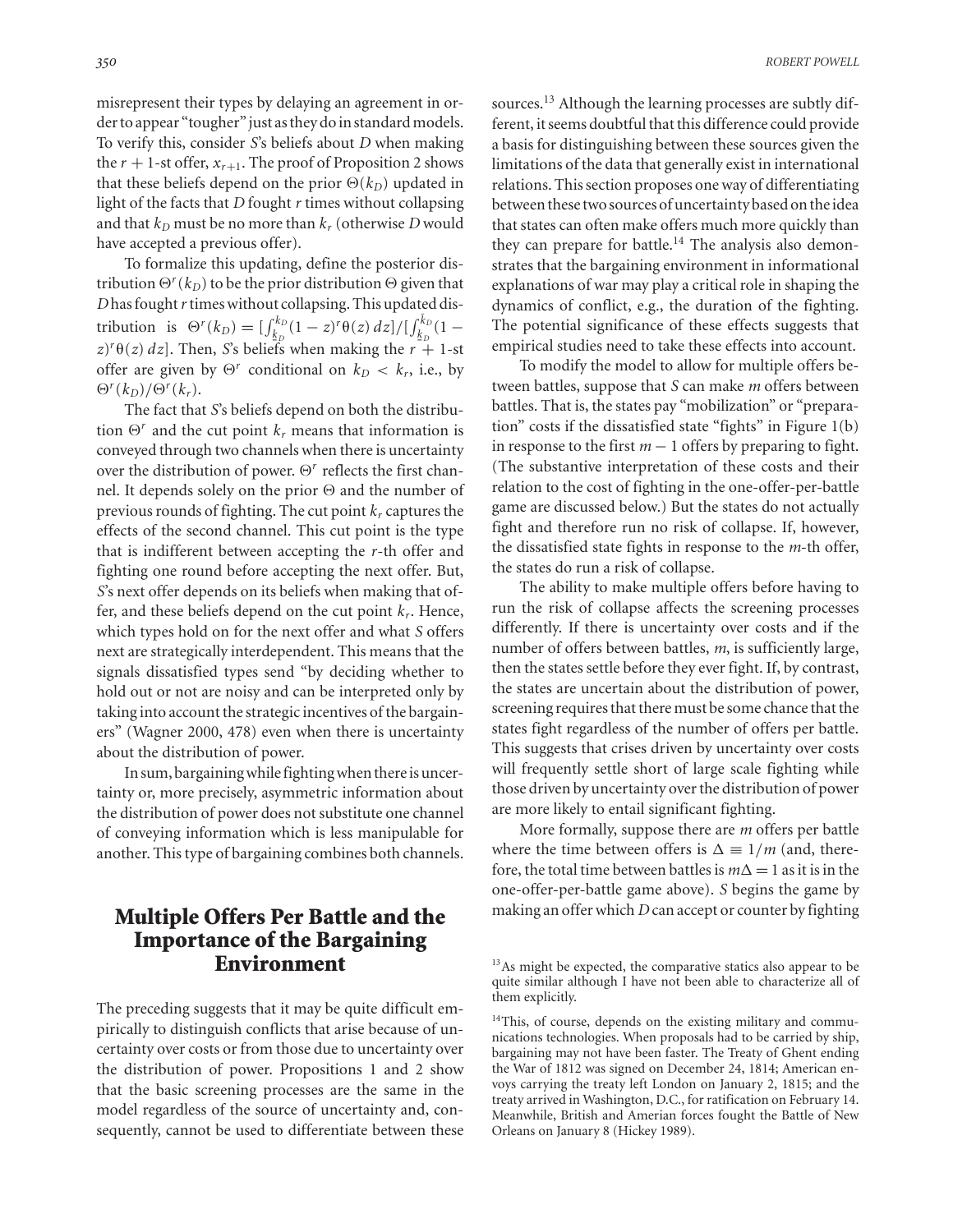or waiting. If *D* waits, *S* decides whether to fight or wait after which the round ends. If either state decides to fight, *S* and *D* pay costs  $s_m$  and  $d_m$ , but there is no risk of collapse. The game continues in this way through *m* − 1 offers. If, however, the states fight in the *m*-th round, then *S* and *D* collapse with probabilities  $k<sub>S</sub>$  and  $k<sub>D</sub>$ , respectively. If neither collapses, there is no further risk of collapse until *S* makes the 2*m*-th offer. The game continues this way until the states agree on a settlement or one of them collapses. Finally, the discount factor and the states' payoffs are adjusted in order to make the games comparable regardless of the number of offers between battles.<sup>15</sup>

Now consider the equilibrium screening process in the *m*-offer game in which *S* is uncertain of *D*'s cost. Because *D* pays this cost whether or not the states generate any risk of collapse, *S*, not surprisingly, can still use its offers to screen the dissatisfied state even when rejecting those offers entails no risk of collapse. Furthermore, Proposition 3 shows that the bargaining satisfies the Coase conjecture which posits that the outcome of the bargaining will be efficient, i.e., the bargaining is virtually certain to end almost immediately if the time between offers is small enough (or, equivalently, if the number of offers *m* is large enough). $16$ 

**Proposition 3***. For any* ε > 0, *there exists an M such that the probability that the bargaining ends by time* ε *is greater than* 1 − ε *whenever the number of offers-per-battle is at least M*.

*Proof* : See the appendix for a sketch.

15Since the time between offers is shorter in the *m*-offer game, the states discount less between offers and the discount factor  $\delta_m$  in the *m*-offer game is  $\delta_m \equiv \delta^{1/m}$ . The states' per-offer costs,  $s_m$  and *dm*, must also be amended so that the total cost of preparing for and fighting one battle remains *s* and *d*. That is, the total cost of paying  $s_m$  for *m*-rounds,  $\sum_{j=0}^{m-1} \delta_m^j s_m$ , must equal *s*. This implies  $s_m = s(1 - \delta_m)/(1 - \delta)$  and similarly for  $d_m$ . Finally, a state's perperiod payoff,  $x_m$ , to controlling a fraction  $x$  of the territory in the *m*-offer game must be normalized so that it is the same as the payoff to controlling *x* for one period in the one-offer game. This leaves  $x_m = x(1 - \delta_m)/(1 - \delta).$ 

16The Coase conjecture, stationary strategies, and the fact that *S* never makes offers that are sure to be rejected (as described in Propositions 1 and 2) are closely related. Suppose *D*'s strategy is stationary in the sense that *D*'s response to an offer of *x* is independent of the previous history of offers leading up to *x* as long as *x* is larger than any previous offer. Gul and Sonnenschein (1988) then show (in a buyer-seller game) that stationarity implies that the Coase conjecture holds. It is also clear that *S* will never make an offer which is sure to be rejected. For *S* could always do better by skipping that offer, because stationarity ensures that skipping an offer does not affect *D*'s response to subsequent offers. See Fudenberg and Tirole (1991, 401) and Gul, Sonnenschein, and Wilson (1986) for further discussion of the Coase conjecture.

The screening dynamics are different if *S* is uncertain of the distribution of power. If there is any bargaining at all, then there must be some chance that the states fight at least one battle. If, that is, *S* does not initially offer enough to buy off the toughest type  $\underline{k}_D$  (and, therefore, any other type), then there must be a positive probability that the states actually fight a battle. (The appendix also establishes a condition sufficient to ensure that *S* does not immediately end the game by offering enough to buy  $\underline{k}_D$ <br>off at the quited of the game.) off at the outset of the game.)

**Proposition 4***. Suppose S is uncertain of the distribution of power in the m*-*offer game. Then the game either ends immediately with S*'*s offering enough to buy off the toughest type it might be facing, namely*  $k_D$ *, or there is a positive probability that the states fight at least one battle*.

See the appendix for a formal discussion of this result. To sketch the basic argument, suppose *S*'s first offer is *x*<sup>1</sup> and  $k_D$  strictly prefers waiting for a subsequent offer, say *xj*, that *S* makes no later than round *m*, i.e., before any fighting takes place. This leads to a contradiction. Because all types  $k_D$  pay the same cost  $d_m$  and do not have to run any risk of collapse in order to obtain  $x_i$ , the payoff to accepting  $x_1$  or waiting for  $x_i$  is the same for all types. Hence, all  $k_D$  are sure to reject *S*'s initial offer  $x_1$  and wait for  $x_j$  because  $\underline{k}_D$  strictly prefers waiting for  $x_j$ . But this<br>is a contradiction as it is straightforward to show that S is a contradiction as it is straightforward to show that *S* never makes an offer in equilibrium which is sure to be rejected because *S* could do better by simply skipping that offer.<sup>17</sup>

Two conclusions follow from these results. First, to the extent that asymmetric information is the underlying cause, crises due to uncertainty over the distribution of power seem likely to last longer and entail more fighting than those growing out of uncertainty over costs.<sup>18</sup> Indeed, there may be little or no fighting in the latter case if states can make offers quickly.

The second, broader conclusion is that the bargaining environment through which actors convey information may play a critical role in informational accounts of war and, especially, of prolonged conflict. Costly-lottery models obscure this role, and its importance has heretofore not been fully appreciated in either theoretical or empirical work on war. For example, existing empirical studies of duration (e.g., Bennett and Stam 1996) tend

<sup>&</sup>lt;sup>17</sup>If  $k_D$  is indifferent between  $x_j$  and  $x_1$  and the game does not end<br>immediately then an atom of types must be holding out for x. But immediately, then an atom of types must be holding out for *xj*. But this too leads to a contradiction as *S* would be able to increase its payoff by offering slightly more than *x*<sup>1</sup> and settle immediately.

<sup>18</sup>For discussions about noninformational explanations of war, see Fearon (1995) and Powell (2002, 23–27).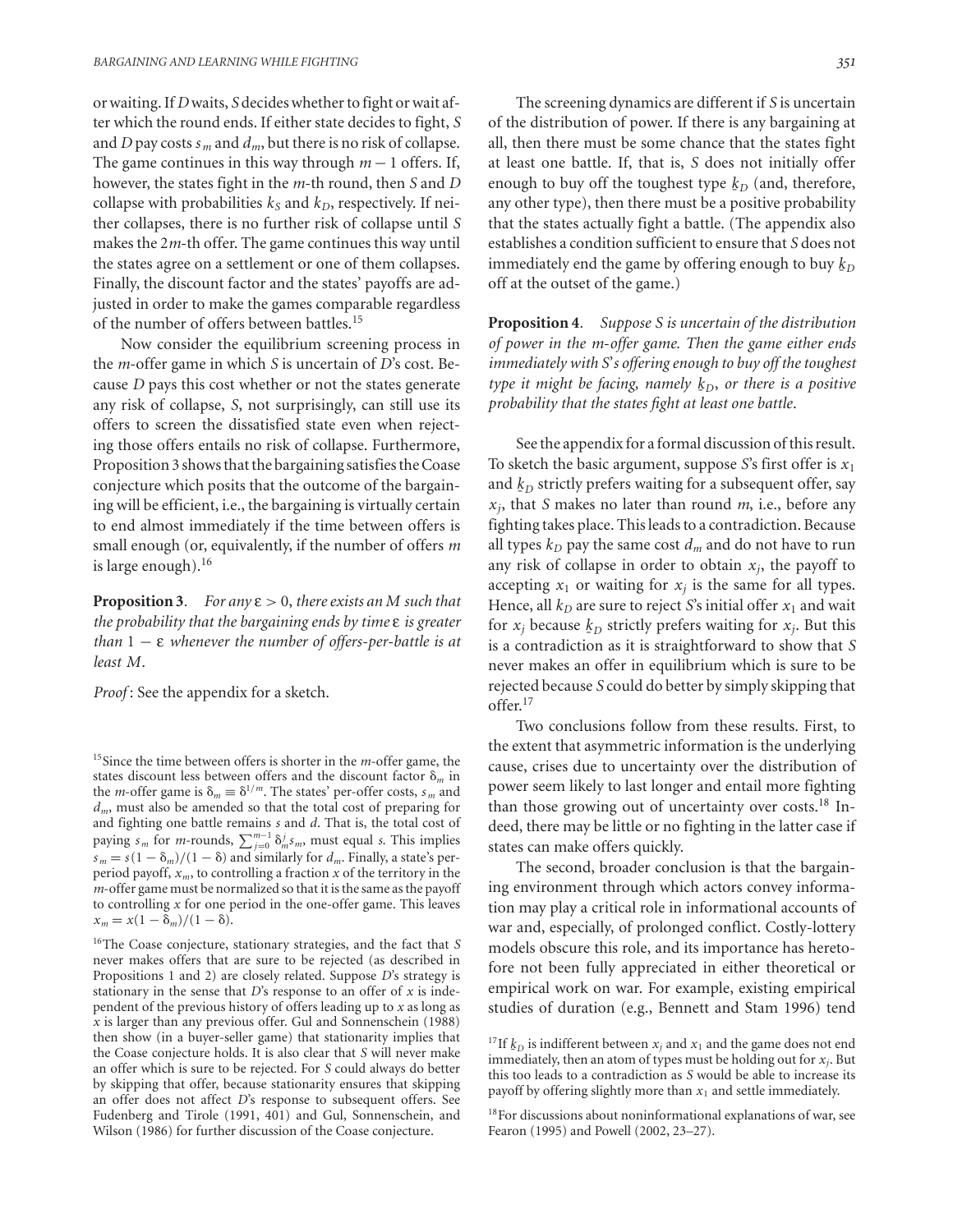to focus on factors like the states' total military capabilities and the distribution of power and do not consider the bargaining environment in which the underlying conflicts play out. But the results above show that features of the bargaining environment such as how fast states can make offers can swamp the effects that factors like the distribution of power have on the duration of war.

This second conclusion requires elaboration for it depends on a careful interpretation of "costs" and, more subtly, of the relation between formal results and their substantive meaning. In the one-offer-per-battle model, *s* and *d* conflate the economic costs of mobilizing and preparing for war with the costs of actually fighting, the loss of life and physical destruction. This is also true of other costly-process models (e.g., Filson and Werner 2002; Slantchev 2003; Smith and Stam 2003) and the costlylottery models.

The multiple-offer model makes it possible, indeed requires, that these costs be separated. Let  $d_p$  be *D*'s perperiod cost of preparing to fight and *df* be its cost of fighting. Then the total cost of preparing for and fighting a battle, which is simply *s* in the one-offer game, can be broken down into the total cost of mobilizing in *m* − 1 rounds plus the cost of fighting in the *m*-th round. In symbols,  $s = \sum_{j=0}^{m-2} \delta_m^j d_p + \delta_m^{m-1} d_f$  where  $\delta_m = \delta^{1/m}$  is the comparable discount rate for the *m*-offer game (see footnote 15).

The discussion above assumed that  $d_p$  and  $d_f$  were equal, i.e.,  $d_p = d_f = d_m$ . If, alternatively, these costs are unequal but directly related to each other with higher mobilization costs associated with higher costs of fighting, then *S* can still screen *D* during the mobilization phase (i.e., during the  $m - 1$  offers preceding a battle) because continuing to mobilize in order to secure a better offer costs different types different amounts. Proposition 3, therefore, continues to hold.

Suppose, however, that  $d_p$  and  $d_f$  are completely unrelated and that the mobilization costs are the same for every type of *D*, i.e., what distinguishes different types of *D* are their costs of fighting  $d_f$ . If so, then *S* can no longer use  $d<sub>p</sub>$  to screen *D* during the mobilization phase and results analogous to those in Proposition 4 obtain: There must be some chance of fighting if the game does not end immediately.<sup>19</sup>

All of this underscores the potential sensitivity of informational accounts of war to the bargaining environment—to the sources of uncertainty and the ability to resolve that uncertainty.<sup>20</sup> This sensitivity means that future informational efforts should either include some robustness checks for a particular formalization of the bargaining environment or they should ground that formalization empirically. For example, a satisfactory explanation of prolonged fighting that only holds if the states cannot make offers quickly must also explain in an empirically convincing way why the states cannot make offers quickly.

#### **Conclusion**

Modeling war as a game-ending move has proved enormously useful both theoretically and empirically. But this simplification necessarily limits the scope of the analysis to the origins of war. Investigating the strategic interaction inherent in the conduct of war requires more explicit models of the process of fighting.

The present study sees war as a process during which the states can continue to bargain while facing a risk of military collapse. The model also allows for uncertainty over the costs of fighting or over the distribution of power. In equilibrium, the satisfied state, regardless of the source of uncertainty, makes a series of ever more attractive offers. These offers screen the dissatisfied state with tougher types (i.e., stronger or low-cost types) fighting longer in order to secure a better agreement but at the cost of running a greater risk of military collapse. There are, however, subtle differences in the underlying learning processes associated with each source of uncertainty. When there is uncertainty over the distribution of power, fighting itself conveys information even about types that behave identically.

To distinguish between conflicts arising from these different sources, the analysis made an identifying assumption: States can make offers more quickly than they can prepare for and fight battles. In these circumstances, crises arising from uncertainty over costs are likely to be shorter and entail less fighting (and in the limit no fighting). By contrast, crises resulting from uncertainty over the distribution of power are likely to be longer and entail significant fighting.

<sup>&</sup>lt;sup>19</sup>The results in Proposition 4 depend on the fact that  $k_D$  and  $k'_D$ obtain the same payoff to agreeing to  $x$  at time  $t_1$  and the same payoff to continuing to mobilize in order to obtain *y* at some later time  $t_2$  as long as there are no battles between  $t_1$  and  $t_2$ . The same is true if each type of *D* has the same mobilization cost  $d_p$  but different mobilization cost than  $d_f$ .

 $20$ To highlight this sensitivity and complicate matters still further, the present model, like other costly-process models, follows the Rubinstein-Ståhl approach of in which the timing of the offers is imposed exogenously. An alternative approach endogenizes the timing of the offers. Admati and Perry (1987) develop this approach in a buyer-seller context, and Heifetz and Segev (2002) use this approach to model conflict.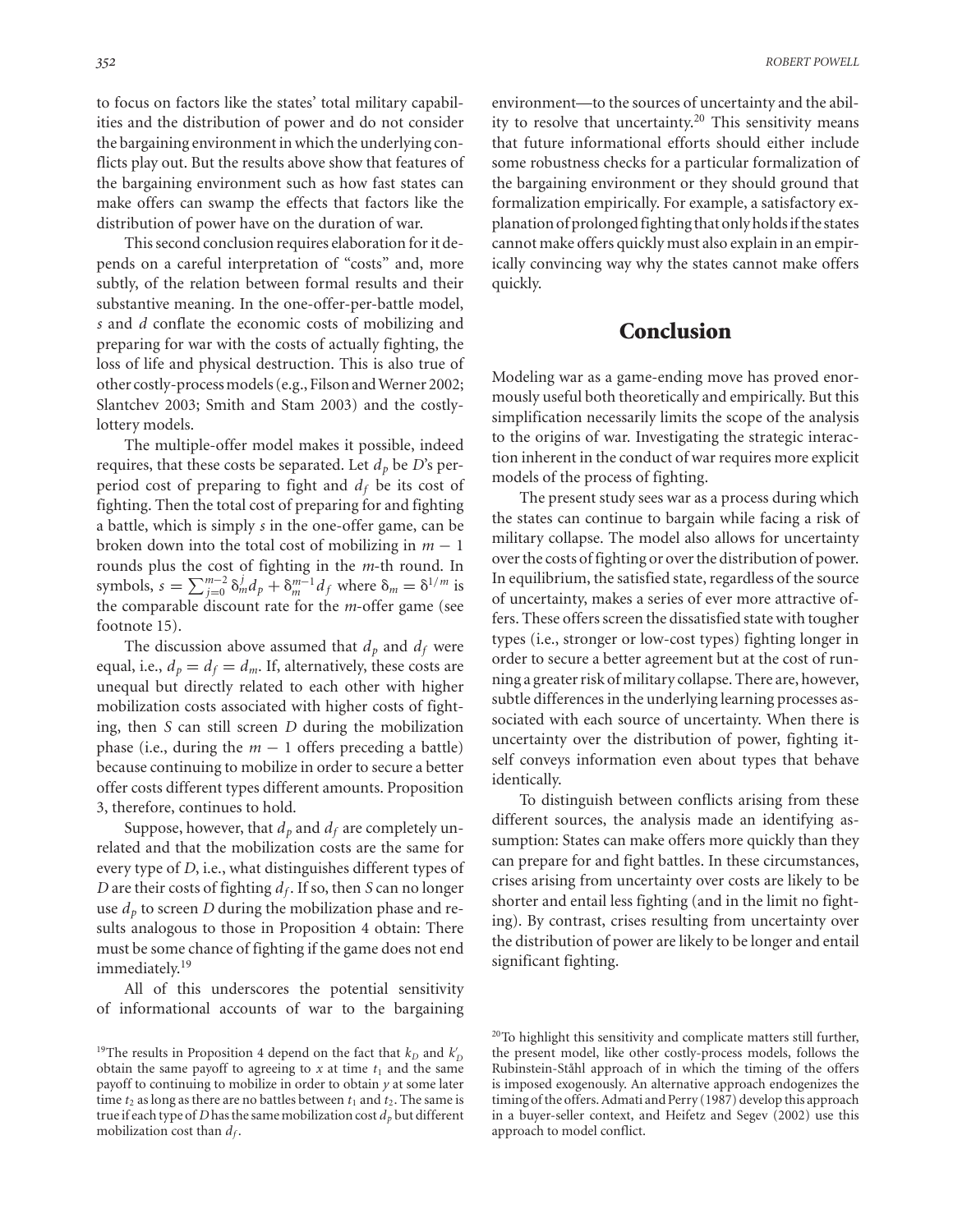Finally, the critical role that the bargaining environment plays in the present analysis and is likely to play in other informational accounts of war poses a challenge for future work. Future efforts to explain conflict, especially prolonged conflict, in terms of informational problems must give detailed attention to and a plausible empirical account of the mechanism through which the bargainers can and cannot convey information.

## **Appendix**

This appendix formalizes some aspects of the game and outlines the proofs of Propositions 2, 3, and 4. (The basic logic establishing Proposition 1 is the same as that of Proposition 2.) The proofs of some key lemmas are also presented, but limitations of space prevent a more complete presentation. (See Powell 2003 for omitted proofs.)

## **Some Preliminaries**

Some preliminaries are needed before sketching the arguments. Recall that the distribution of power,  $p =$  $k_S(1 - \tau)/k + qk_S\tau/k$ , is *D*'s expected territorial share resulting from a fight to the finish. (For expositional ease, it will be convenient to use the simpler notation  $\tau$  instead of  $k_D$  to represent *D*'s probability of collapse where  $\tau \in [\tau, \bar{\tau}]$ .) The distribution of power can be interpreted  $\cdot$   $\in$   $\{1, \cdot\}$ , The distribution of power can be interpreted<br>in another way which will be useful in specifying the states' payoffs. Suppose the game is in a round, say *m*, and ends in that round because one or both of the states collapses in that round. Then, the distribution of power is also equivalent to the expected territorial division resulting from that collapse. To establish this, note that the probability that *S* alone collapses given that one of the states collapses is  $k_S(1 - \tau)/k$ , and the probability that *S* and *D* collapse given that one of them does is  $k<sub>S</sub>\tau/k$ . Hence, the first term in the expression for  $p$  is the total territory (i.e., one) weighted by the conditional probability that *S* alone collapses, and the second term is *D*'s status quo share *q* times the conditional probability that both states collapse. Thus, *p* is *D*'s expected territorial share conditional on the game's ending in a specific round because one or both states collapses in that round.

To formalize the payoffs, suppose that the states agree at time *a* to territorial division *x* after fighting at times  $f_1, f_2, \ldots, f_n$ . The probability that the game ends when the states fight for the *m*-th time in period  $f_m$  is the probability that the states do not collapse during their first  $m - 1$  fights and then do. This is  $(1 - k)^{m-1}k$ . *D*'s payoff if the states collapse at this time is its return to having *q* through time  $f_m$  less paying *d* in rounds  $f_1$ ,  $f_2, \ldots, f_m$  when the states fight plus the payoff to having the expected territorial share *p* from time  $f_m + 1$ on. This is  $\sum_{j=0}^{f_m} \delta^j q - \sum_{j=1}^m \delta^{f_j} d + p \sum_{j=f_m+1}^{\infty} \delta^j$ . The probability that the states do not collapse before agreeing to *x* at time *a* after fighting *n* times is  $(1 - k)^n$ , and *D*'s payoff to this outcome is  $\sum_{j=0}^{a-1} \delta^j q - \sum_{j=0}^{m} \delta^{f_j} d +$  $\sum_{j=a}^{\infty} \delta^j x$ . Pulling all of this together, *D*'s expected payoff to agreeing to *x* at *a* after fighting at times  $f_1, f_2, \ldots$ ,  $f_n$  is:  $[\sum_{m=1}^n (1-k)^{m-1} k(\sum_{j=0}^{f_m} \delta^j q - \sum_{j=1}^m \delta^{f_j} d +$  $p \sum_{j=f_m+1}^{\infty} \delta^{j}$  *j* + (1 − *k*)<sup>n</sup>[ $\sum_{j=0}^{a-1} \delta^{j}q$  –  $\sum_{j=0}^{m} \delta^{f_j}d$  +  $\sum_{j=a}^{\infty} \delta^{j} x$ ]. *S*'s payoff is defined analogously.

A player-type  $\tau$  of *D* is dissatisfied in the costlyprocess game if  $\tau$ 's payoff to fighting to the finish,  $F_D(\tau)$ , is greater than its payoff to living with the status quo. In symbols,  $\tau$  is dissatisfied if  $F_D(\tau) = \sum_{m=0}^{\infty} (1 \int_{0}^{R} k(\tau) \, dx \, dy = \int_{0}^{R} (q - d) \delta^{n} + p(\tau) \sum_{n=m+1}^{\infty} \delta^{n} \leq q/2$ (1 − δ). This reduces to  $p(τ) - q > d(1 - δ)/(δ k(τ)).$ 

Now let  $\tilde{x}(\tau)$  denote  $\tau$ 's certainty equivalent of fighting to the finish. That is,  $\tilde{x}(\tau)$  satisfies  $\tilde{x}(\tau)/(1 - \delta) =$  $F_D(\tau)$  which yields  $\tilde{x}(\tau) = [\delta k(\tau) p(\tau) + (1 - \delta)(q - \tau)]$  $d$ )]/[1 –  $\delta(1 - k(\tau))$ ]. It is straightforward to show that *D*'s certainty equivalent for fighting increases as its probability of collapse  $\tau$  decreases, i.e., is  $\tilde{x}(\tau)$  decreasing in  $\tau$ . If, moreover,  $\tau$  is dissatisfied, then  $\tau$ 's payoff to fighting to the finish is strictly higher than its payoff to living with the status quo:  $\tilde{x}(\tau) > q$ .

Formalizing *S*'s beliefs, *S* believes that *d* is distributed over  $[d, d]$  according to the cumulative distribution function  $G(d)$  which has a bounded and continuous density  $0 < g \leq g(d) \leq \bar{g}$ . That *D* is sure to be dissatisfied implies  $\delta k(p - q) - (1 - q)d \leq 0$  for all  $d \in [d, d]$ . If *S* is uncertain about the distribution of power, then  $\tau$  is distributed over [ $\tau$ ,  $\bar{\tau}$ ] according to  $\Theta(\tau)$  which has a bounded density  $0 < \theta \leq \theta(\tau) \leq \bar{\theta}$ . It will also be necessary to assume that the derivative of the density,  $\theta'(\tau)$ , is bounded at least in a neighborhood of  $\underline{\tau}$ . As before,  $\Theta$  is common knowledge as is the fact that *D* is dissatisfied, i.e.,  $\delta k(\tau)(p(\tau)$  $q$ ) –  $(1 - \delta)d \leq 0$  for all  $\tau \in [\tau, \bar{\tau}].$ 

Finally, Lemma 3 below shows that *S*'s beliefs along the equilibrium path are described by a cut point  $\tau'$  and the number of previous fights  $r$  (along with the prior  $\Theta$ ). Call the pair  $(\tau', r)$  the *state of the game*.

#### **Basic Lemmas for Proposition 2**

Proving Proposition 2 or the stronger version stated below takes three steps. The first establishes four lemmas that describe conditions that any perfect Bayesian equilibrium (PBE) of the game must satisfy. The second step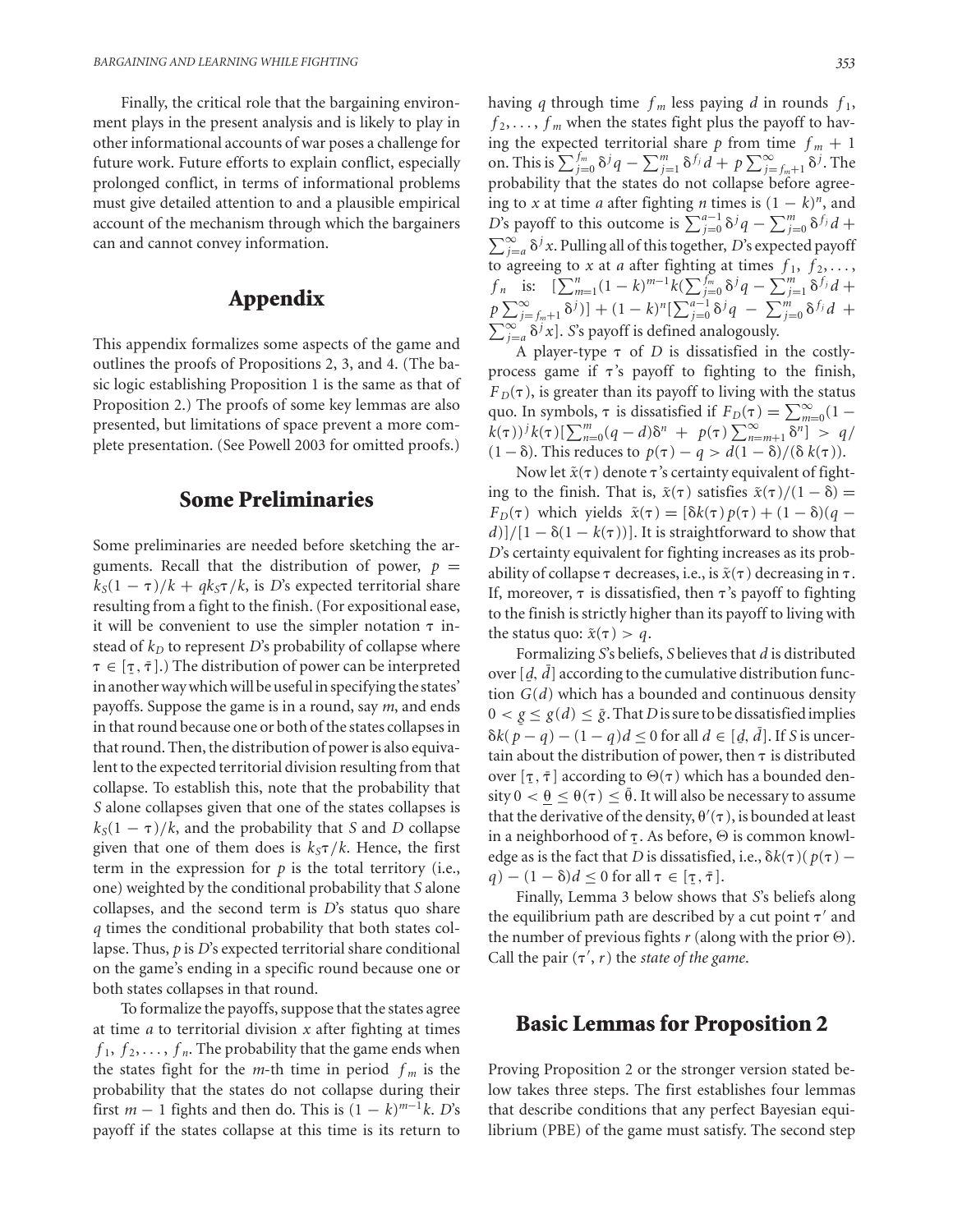uses these results to specify a dynamic programing problem and then shows that the solution to this problem is generically unique. Finally, a series of offers and cut points is a PBE-path if and only if it is a solution to the dynamic programing problem.

The first lemma shows that if  $\hat{\tau}$  is the toughest type that *S* might be facing, then *S* never offers more than ˆ's certainty equivalent of fighting to the finish,  $\tilde{x}(\hat{\tau})$ . The second lemma demonstrates that *D* never waits; it either accepts the current proposal or fights. Third, *S*'s beliefs along the equilibrium path are truncations of  $\Theta^r$ , i.e., the prior beliefs  $\Theta$  conditioned on the number of previous fights *r*. Finally, there is a  $\tau^* > \tau$  such that *S* ends the came by proposition  $\tilde{r}(\tau)$ game by buying off the toughest type by offering  $\tilde{x}(\tau)$ whenever the state is bounded above by  $\tau^*$ .

**Lemma 1***. Fix a PBE and let*  $\hat{h}$  *be any history,*  $\mu$ ( $\hat{h}$ ) *be the support of S's beliefs at*  $\hat{h}$ ,  $\hat{\tau} = \min{\{\tau : \tau \in \mu(\hat{h})\}}$  *be the toughest type S might be facing at*  $\hat{h}$ *, and h be any history that passes through h, i.e.,*  $h \subseteq h$ *. Then S never offers more than*  $\tilde{x}(\hat{\tau})$  *at h.* 

**Lemma 2***. Consider any PBE and let h be any history (not necessarily on the equilibrium path) at which S makes an offer. Taking*  $\mu(h)$  *to be the support of S's beliefs at h, the set of*  $\tau \in \mu(h)$  *that wait in response to* S'*s offer at h has measure zero.*

**Lemma 3***. S*'*s beliefs in period r along any PBE path are a truncation of*  $\Theta^r(\tau)$ .

**Lemma 4***.* There exists a  $\tau^* > \tau$  such that S offers  $\tilde{x}(\tau)$  in any state  $(\tau', \tau)$  if  $\tau' < \tau^*$ *in any state*  $(\tau', r)$  *if*  $\tau' \leq \tau^*$ .

## **Defining a Dynamic Programming Problem**

The next step in the proof of Proposition 2 is to specify a dynamic programing problem. Lemma 1 ensures that *S* never offers more than the certainty equivalent of the toughest type. Suppose, then, that *S* is exogenously constrained to make at most one offer before proposing  $\tilde{x}(\tau)$ . If the current state is  $(\tau', r)$ , *S*'s payoff to offering *x* is:

$$
V_{1|r}(x \mid \tau') \equiv \frac{1 - x}{1 - \delta} \left( \frac{\Theta^r(\tau') - \Theta^r(\tilde{\tau})}{\Theta^r(\tau')} \right)
$$
  
+ 
$$
\int_{\tau}^{\tilde{\tau}} \left[ 1 - q - s + \delta k(\tau) \left( \frac{1 - p(\tau)}{1 - \delta} \right) \right]
$$
  
+ 
$$
\delta (1 - k(\tau)) \left( \frac{1 - \tilde{x}(\tau)}{1 - \delta} \right) \frac{d\Theta^r}{\Theta^r(\tau')}
$$

where  $\tilde{\tau}$  is the type that is indifferent between accepting *x* and waiting for  $\tilde{x}(\tau)$ . The first term is *S*'s payoff if *D* accepts *x* weighted by the probability that *D* accepts. The second term is *S*'s expected payoff to fighting one more period, namely, *S*'s status quo share  $1 - q$ , less the cost of fighting *s*, plus the discounted value of its territorial share if the game ends in collapse weighted by the probability of collapse  $k(\tau)$ , plus the discounted the payoff to settling on  $\tilde{x}(\tau)$  weighted by the probability that the states do not ¯ collapse. (The integral reflects the fact that *S* does not know *D*'s probability of collapse.) Now define  $\sigma_{1|r}(\tau') \equiv$  $\arg \max_{x \in [0,1]} V_{1|r}(x | \tau'), \quad \sigma$  $\sigma_{1|r}(\tau')$  $\equiv$  min{*y* : *y*  $\in$  $\sigma_{1|r}(\tau')\}, \quad \bar{\sigma}_{1|r}(\tau') \equiv \max\{y : y \in \sigma_{1|r}(\tau')\}, \quad \hat{\sigma}_{1|r}(\tau')$ to be the convexification of  $\sigma_{1|r}(\tau')$ , i.e.,  $\hat{\sigma}_{1|r}(\tau') \equiv$  $\{y : \sigma_{n|r}(\tau') \leq y \leq \bar{\sigma}_{n|r}(\tau')\}$ )}, and  $V_{1|n}(-\tau') \equiv$ max  $V_{1|n}(x|\tau').$ 

Working backward, suppose that starting in state  $(\tau', r - 1)$ , *S* can make no more than two offers before offering  $\tilde{x}(\tau)$ . Then *S* would maximize

$$
V_{2|r-1}(x \mid \tau') \equiv \frac{1 - x}{1 - \delta} \left( \frac{\Theta^{r-1}(\tau') - \Theta^{r-1}(\tilde{\tau})}{\Theta^{r-1}(\tau')} \right)
$$

$$
+ \int_{\tau}^{\tilde{\tau}} \left[ 1 - q - s + \delta k(\tau) \left( \frac{1 - p(\tau)}{1 - \delta} \right) + \delta (1 - k(\tau)) V_{1|r}^*(\tilde{\tau}) \right] \frac{d\Theta^{r-1}}{\Theta^{r-1}(\tau')}
$$

subject to the constraint that  $\tilde{\tau}$  is indifferent between accepting *x* and fighting one round for some  $y \in \hat{\sigma}_{1|r}(\tilde{\tau})$ . (The game-theoretic interpretation of  $y$  is that it is  $S$ 's expected next offer. Because *S*'s next offer must maximize its payoff, i.e., be an element of  $\sigma_{1/r}(\tilde{\tau})$ , the expected next offer must be an element of  $\hat{\sigma}_{1|r}(\tilde{\tau})$ .) Continuing in this way, define  $V_{n|r}(x|\tau'), V_{n|r}^*(\tau'), \sigma_{n|r}(\tau'), \sigma_{n|r}(\tau'),$ <br>  $\bar{\sigma}$  ( $\sigma'$ ) and  $\hat{\sigma}$  ( $\sigma'$ ) requirements  $\bar{\sigma}_{n|r}(\tau')$ , and  $\hat{\sigma}_{n|r}(\tau')$  recursively.

Now specify the correspondence  $\gamma_{n|r}(\tau)$  to be  $\tau$ 's possible payoffs to fighting one round in order to obtain an element of  $\hat{\sigma}_{n|r}(\tau)$ :

$$
\gamma_{n|r}(\tau) \equiv \{ (1 - \delta)(q - d) + \delta k(\tau) p(\tau) \n+ \delta(1 - k(\tau)) y : y \in \hat{\sigma}_{n|r}(\tau) \}
$$
\n
$$
= (1 - \delta)(q - d) + \delta k_S [1 - \tau(1 - q)] \n+ \delta(1 - k_S)(1 - \tau)) \hat{\sigma}_{n|r}(\tau).
$$

Also, let  $\gamma_{nl}(\tau) \equiv \min\{y : y \in \gamma_{nl}(\tau)\} = (1 - \delta)(q - d)$  $\delta k(\tau) p(\tau) + \delta(1 - k(\tau)) \sigma_{n|r}(\tau)$  and  $\bar{\gamma}_{n|r}(\tau) \equiv$  $\max \gamma_{n|r}(\tau)$ .

Finally, to ease the notational burden normalize  $V_{n|r}(x | \tau')$  by letting  $W_{n|r}(x | \tau') \equiv (1 - \delta) \Phi^{r}(\tau') \times$  $V_{n|r}(x | \tau')$  and  $W_{n|r}^*(\tau') \equiv (1 - \delta) \Phi^{r}(\tau') V_{n|r}^*(\tau')$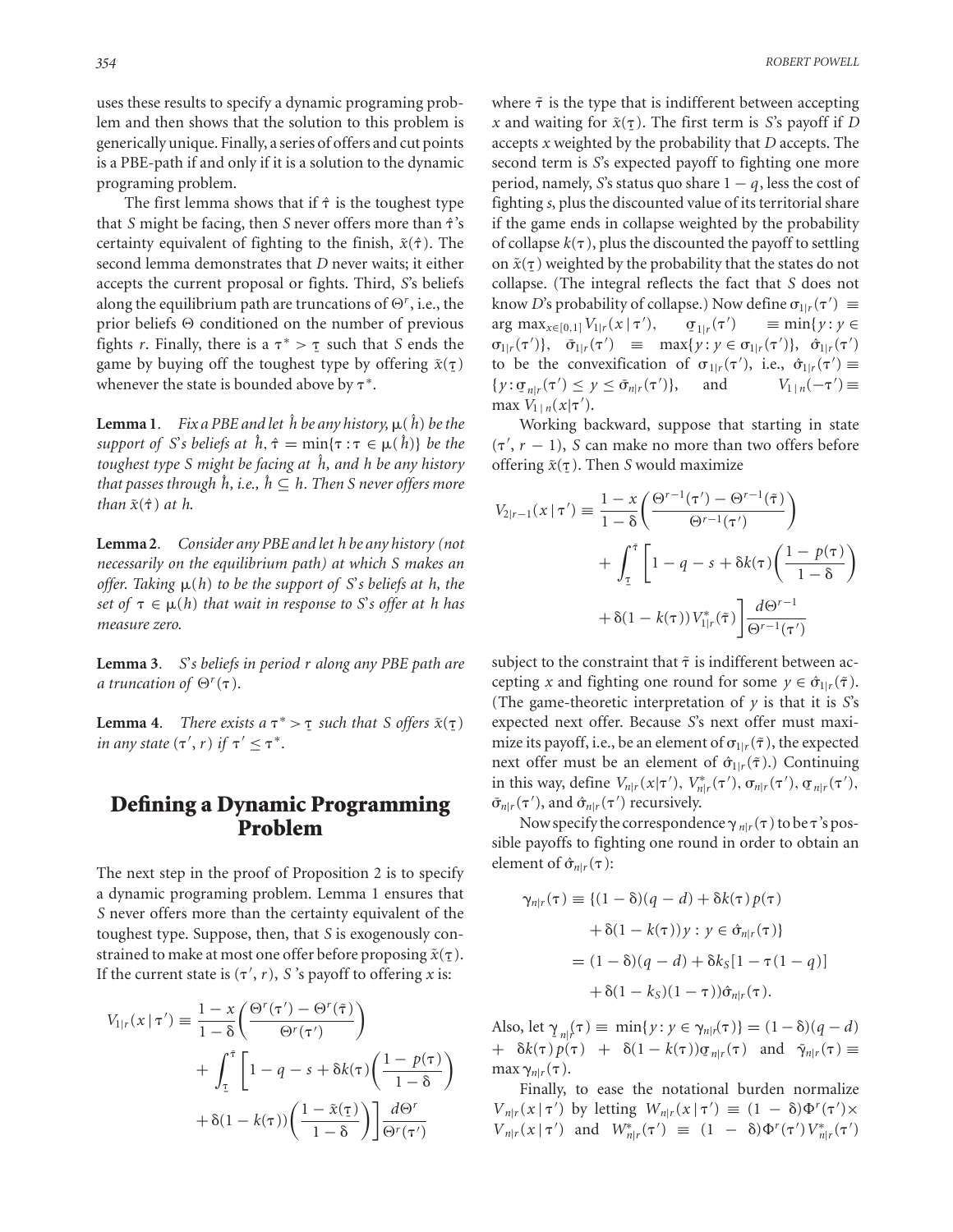where  $\Phi^r(\tau') \equiv \int_{\tau}^{\tau'}$  $\int_{\tau}^{\tau} (1 - \tau)^r \theta(\tau) d\tau$  and, consequently,  $\Theta^r(\tau') = \Phi^r(\tau') / \Phi^r(\bar{\tau})$ . This leaves

$$
W_{n+1|r}(y|\tau')
$$
  
=  $(1 - y)[\Phi^r(\tau') - \Phi^r(\tilde{\tau})]$   
+  $\int_{\tau}^{\tilde{\tau}} [(1 - \delta)(1 - q - s) + \delta k(\tau)(1 - p(\tau))$   
+  $\delta(1 - \delta)(1 - k(\tau))V_{n|r+1}^*(\tilde{\tau})](1 - \tau)^r \theta(\tau) d\tau$   
=  $(1 - y)[\Phi^r(\tau') - \Phi^r(\tilde{\tau})] + [(1 - \delta)(1 - q - s) + \delta(1 - qk_S)]\Phi^r(\tilde{\tau}) - \delta(1 - qk_S)\Phi^{r+1}(\tilde{\tau})$   
+  $\delta(1 - k_S)W_{n-1|r+1}^*(\tilde{\tau})$  (A1)

where  $\tilde{\tau}$  is the subsequent cut point and the second equation uses the facts that  $1 - k(\tau) = (1 - k_S)(1 - \tau)$  and  $k(\tau)p(\tau) = k_S[1 - \tau (1 - q)].$ 

Lemma 5 establishes useful properties about  $W_{n|r}(\gamma | \tau), \hat{\sigma}_{n|r}(\tau)$ , and  $\gamma_{n|r}(\tau)$ :

**Lemma 5***. The following properties hold for all*  $r \geq 0$  *and*  $n \geq 0$ :

(i)  $W_{n|r}(y | \tau)$  *is continuous in y and*  $\tau$  *and strictly increasing in* .

(ii) The correspondence  $\hat{\sigma}_{n|r}(\tau)$  is upper hemi*continuous and nonincreasing* (*i.e.*,  $\sigma_{n|r}(\tau) \geq \bar{\sigma}_{n|r}(\tau')$  *for*  $\sigma_{n|r}(\tau)$  *is upper lami continuous*  $any \tau' > \tau$ ), whereas  $\gamma_{n|r}(\tau)$  *is upper hemi-continuous* and strictly decreasing (*i.e.*,  $\gamma_{n|r}(\tau) > \bar{\gamma}_{n|r}(\tau')$  for any  $\tau' > \tau$ ).

(iii) *Consider S's offer of y in Wn*<sup>+</sup>1|*r*<sup>−</sup>1(*y*|ˆ). *Then, the next cut point*  $\tilde{\tau}_{n+1|r-1}(y)$  *is a continuous, nonincreasing function of y defined by the unique*  $\tau$  *for which*  $y \in$  $\gamma_{n|r}(\tau)$ . *The expected next offer e*<sub>n|*r*</sub>(*y*) *is a continuous*, *nondecreasing function of y. This offer is the unique e such that*  $e \in \hat{\sigma}_{n|r}(\tilde{\tau}_{n+1|r-1}(y))$  *and*  $\tilde{\tau}_{n+1|r-1}(y)$  *is indifferent between accepting y and fighting one round for*  $e_{nlr}(y)$ *, i.e.,*  $y = (1 - \delta)(q - d) + \delta k(\tilde{\tau}_{n+1|r-1}(y))p(\tilde{\tau}_{n+1|r-1}(y)) +$  $\delta(1 - k(\tilde{\tau}_{n+1|r-1}(y)))e_{n|r}(y).$ 

*Proof:* Figure 4 illustrates the correspondences  $\hat{\sigma}_{n+1|r-1}(\tau)$  and  $\gamma_{n|r}(\tau)$  and the state  $\tilde{\tau}_{n+1|r-1}(\gamma)$  induced by offering  $y \in \sigma_{n+1|r-1}(\tau')$  (where  $\sigma_{n+1|r-1}(\tau')$  is assumed to be a singleton). Arguing by induction on *n*, conditions (i)–(iii) hold trivially for  $n = 0$  and  $r \ge 0$ as  $W_{0|r}(y|\tau) \equiv (1-\delta)(1-\tilde{x}(\tau))\Phi^r(\tau)$  and  $\sigma_{0|r}(\tau) =$  ${x \in \mathbb{R}^n \setminus \{y | r, r = \frac{r}{r} \cdot \sigma \setminus \{r, r, r = \frac{r}{r} \cdot \sigma \}}$ . Suppose they hold for *n* and any  $r \geq 0$ . Equation (A1) immediately implies that  $W_{n+1|r}(y|\tau)$  is strictly increasing in  $\tau$ . The continuity of  $W_n^*$  and  $\tilde{\tau}_{n+1|r-1}$ also ensures that  $W_{n+1|r}(y|\tau)$  is continuous in *y*. Thus, condition (i) holds for  $n + 1$ .

**FIGURE** A.1 Solutions to  $W_{nlr}(\tau)$ 



As for condition (ii),  $W_{n+1|r}(y|\tau)$  is continuous and being maximized over the compact set  $y \in [0, 1]$  which varies continuously (or rather does not vary at all) with  $\tau$ . Consequently,  $\sigma_{n+1|r}(\tau)$  is well-defined and upper hemicontinuous. The convexification  $\hat{\sigma}_{n+1|r}(\tau)$  is also upper hemi-continuous since  $\sigma_{n+1|r}(\tau)$  is bounded for all  $\tau$  and the graph of  $\hat{\sigma}_{n+1|r}(\tau)$  is closed.

To see that  $\hat{\sigma}_{n+1|r}(\tau)$  is nonincreasing, let  $\tau' > \tau$ . Since offering *y* induces the same cut point regardless of whether the current state is  $\tau'$  or  $\tau$  (see Equation A1),  $W_{n+1|r}(y|\tau') - W_{n+1|r}(y|\tau) = (1 - y)[\Phi^{r+1}(\tau')]$  $-\Phi^{r+1}(\tau)$ ]. Consequently,

$$
[1 - \bar{\sigma}_{n+1|r}(\tau')] [\Phi^{r+1}(\tau') - \Phi^{r+1}(\tau)]
$$
  
\n
$$
= W_{n+1|r}(\bar{\sigma}_{n+1|r}(\tau') | \tau') - W_{n+1|r}(\bar{\sigma}_{n+1|r}(\tau') | \tau)
$$
  
\n
$$
\geq W_{n+1|r}^*(\tau') - W_{n+1|r}^*(\tau)
$$
  
\n
$$
\geq W_{n+1|r}(\underline{\sigma}_{n+1|r}(\tau) | \tau') - W_{n+1|r}^*(\tau)
$$
  
\n
$$
\geq [1 - \underline{\sigma}_{n+1|r}(\tau)][\Phi^{r+1}(\tau') - \Phi^{r+1}(\tau)].
$$

This leaves  $\underline{\sigma}_{n+1|r}(\tau) \ge \overline{\sigma}_{n+1|r}(\tau')$ . It follows that  $\gamma_{n+1|r}(\tau)$  is strictly decreasing in  $\tau$  since  $\gamma_{n+1|r}(\tau) =$  $(1 - \delta)(q - d) + \delta k_S [1 - \tau(1 - q)] + \delta (1 - k_S)(1 \tau$ ) $\hat{\sigma}_{n+1|r}(\tau)$  and  $\hat{\sigma}_{n+1|r}(\tau)$  is nonincreasing. Hence, condition (ii) holds for  $n + 1$ .

To establish (iii), consider the state and expected next offer induced by *S*'s offer of *y* in  $W_{n+2|r-1}(y|\hat{\tau})$ . By construction, the subsequent cut point  $\tau$  satisfies  $y \in$  $\gamma_{n+1|r}(\tau)$ . But  $\gamma_{n+1|r}(\tau)$  is strictly decreasing. Hence, a single  $\tau$  satisfies the condition that  $y \in \gamma_{n+1|r}(\tau)$ , and this defines  $\tau$  as a function of  $\gamma$ . The expected next offer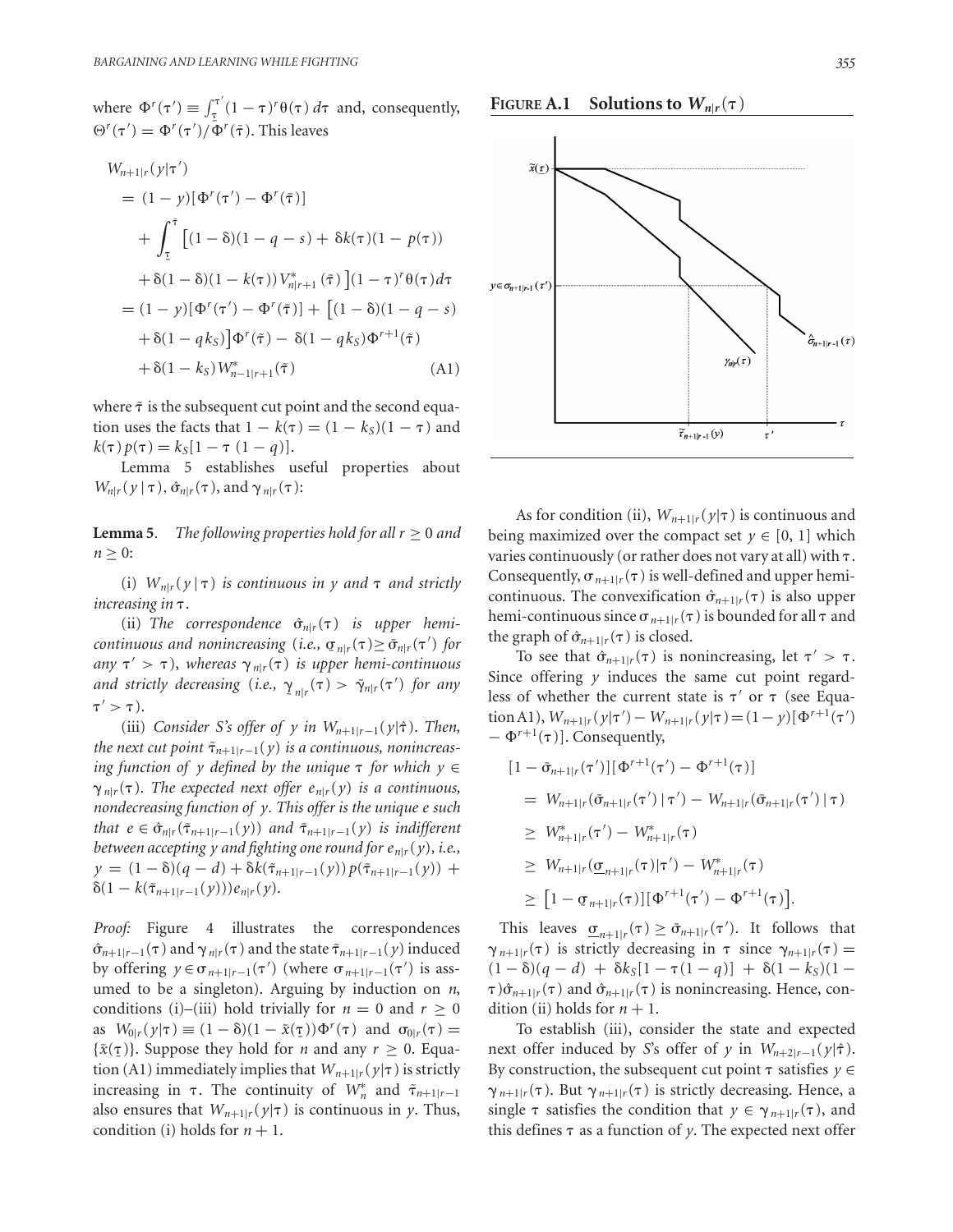*e* is also a function of *y* since  $y \in \gamma_{n+1|r}(\tau)$  implies  $y =$  $(1 - \delta)(q - d) + \delta k_S[1 - \tau(1 - q)] + \delta(1 - k_S)(1 \tau$ )*e* for some  $e \in \hat{\sigma}_{n+1|r}(\tau)$  and  $\tau$  is a function of *y*. Call these functions  $\tilde{\tau}_{n+2|r-1}(y)$  and  $e_{n+1|r}(y)$ .

To see that  $\tilde{\tau}_{n+2|r-1}(y)$  is nonincreasing, assume the contrary. Then there is a  $y' > y$  such that  $\tau' > \tau$ where  $\tau' \equiv \tilde{\tau}_{n+2|r-1}(y')$  and  $\tau \equiv \tilde{\tau}_{n+2|r-1}(y)$ . Since  $y' \in$  $\gamma_{n+1|r}(\tau')$  and  $\gamma \in \gamma_{n+1|r}(\tau)$ , it follows that  $\bar{\gamma}_{n+1|r}(\tau')$  –  $\frac{\gamma}{k}$ <sub>*n*+1|*r*</sub><br> $\frac{1}{k}$  (1  $(\tau) \ge y' - y > 0$  which in turn implies  $\delta(1 \frac{k_S}{(1 - \tau')\bar{\sigma}_{n+1|r}(\tau')} = (1 - \tau)\sigma_{n+1|r}(\tau)] > \delta k_S(1 - \sigma)(\tau' - \tau) > 0$ . Since  $\hat{\sigma}$  ( $\tau$ ) is noningpressing the  $q$ )( $\tau' - \tau$ ) > 0. Since  $\hat{\sigma}_{n+1|r}(\tau)$  is nonincreasing, the previous inequality reduces to the contradiction 0 >  $(\tau - \tau')\underline{\sigma}_{n+1|r}(\tau) > 0$ . This contradiction guarantees  $\tilde{\tau}_{n+2|r-1}(y)$  is nonincreasing. That the graph of  $\gamma_{n+1|r}(\tau)$ is connected and strictly decreasing also ensures that  $\tilde{\tau}_{n+2|r-1}(y)$  is continuous.

Finally,  $e_{n+1|r}(y) = [y - (1 - \delta)(q - d) - \delta k_S[1 \tilde{\tau}_{n+2|r-1}(y)(1-q)]/[\delta(1-k_S)(1-\tilde{\tau}_{n+2|r-1}(y))]$  is clearly continuous since  $\tilde{\tau}_{n+2|r-1}(y)$  is. To see that  $e_{n+1|r}(y)$  is nondecreasing, suppose  $y' > y$ . Since  $\tilde{\tau}_{n+2|r-1}(y)$  is nonincreasing,  $\tau' \leq \tau$  where  $\tau' \equiv$  $\tilde{\tau}_{n+2|r-1}(y')$  and  $\tau \equiv \tilde{\tau}_{n+2|r-1}(y)$ . If  $\tau' = \tau$ , then the expression for  $e_{n+1|r}(y)$  shows that  $e_{n+1|r}(y')$  –  $e_{n+1|r}(y) = (y' - y)/[\delta(1 - k_S)(1 - \tau)] > 0.$  If  $\tau' < \tau$ , then  $e_{n+1|r}(y') \ge \sigma_{n+1|r}(\tau') \ge \bar{\sigma}_{n+1|r}(\tau) \ge$  $e_{n+1|r}(y)$  since  $\hat{\sigma}_{n+1|r}(\tau)$  is nonincreasing. Thus,  $e_{n+1}(y)$ is nondecreasing and (iii) and holds for  $n + 1$ .

Three more lemmas are needed in order to specify the dynamic programing problem. The first shows that being constrained to make no more than *n* offers does not affect the set of optimal offers as long as *n* is sufficiently large. (Ultimately this will ensure that*S* only makes finitely many equilibrium offers.)

**Lemma 6***. There exists a finite*  $\overline{N}$  *such that*  $W_{\overline{N}|r}^*(\tau) =$  $W_{\tilde{N}+j|r}^*(\tau)$  *and*  $\sigma_{\tilde{N}|r}(\tau) = \sigma_{\tilde{N}+j|r}(\tau)$  *for all*  $\tau \in [\tau, \bar{\tau}],$  $r \geq 0$ *, and*  $j \geq 0$ *.* 

The intuition underlying this result is that each realization or fight shifts the distribution of  $\tau$  toward  $\underline{\tau}$ . That is,  $\Theta^r(\tau)$  is increasing in *r*. After a sufficiently large number of realizations, so much of the mass is close to  $\tau$  that *S*'s optimal offer is  $\tilde{x}(\tau)$ . Hence the num-<br>her of offers is bounded (Again, proofs are in Pougll ber of offers is bounded. (Again, proofs are in Powell 2003.)

Now take *N* to be the smallest  $\overline{N}$  such that limiting *S* to no more than  $\bar{N}$  offers before proposing  $\tilde{x}(\tau)$  does ¯ not actually constrain *S*. Lemma 7 demonstrates that the distance between any two states is bounded away from zero:

**Lemma 7***. Let*  $(\tau_i, m)$  *and*  $(\tau_{i-1}, m + 1)$  *be any two consecutive states along any solution to*  $W_{n|r}^*(\tau)$  *where*  $\tau_i \geq$  $\hat{\tau}$  *and*  $\hat{\tau}$  *is as defined in Lemma 4 (i.e.,*  $\sigma_{n|r}(\tau) = {\tilde{x}(\tau)}$ *for any*  $\tau \leq \hat{\tau}$  ). *Then, there exists an*  $\epsilon > 0$  *such that*  $\tau_i$  −  $\tau_{i-1} > \varepsilon$  *for any n* ≥ 0 *and r* ≥ 0.

Finally, observe that if *S* offers *y* in  $W_{n|r}(y|\tau')$ , then Lemma 5 ensures that *S*'s expected next offer *e* is an element of the convexification of  $\sigma_{n-1|r+1}(\tau)$  given by  $y \in$ *γ*<sub>*n*−1|*r*+1</sub>( $\tau$ <sup>*''*</sup>). If *e* does not maximize  $W_{n-1|r+1}(\tau'')$ , i.e., if *e* ∉  $\sigma$ <sub>*n*−1|*r*+1</sub>( $\tau$ <sup>*''*</sup>), then the game-theoretic interpretation of *e* is that it is part of a mixed strategy in which *S* randomizes over elements of  $\sigma_{n-1|r+1}(\tau'')$ . This suggests that there may be a substantial amount of mixing along the path that maximizes  $W_{n|r}(y|\tau')$ . Lemma 8 shows that this is not the case. *S* may randomize over the elements of  $\sigma_{n|r}(\tau')$  when maximizing  $W_{n|r}(\gamma|\tau')$ . But all of *S*'s subsequent offers are deterministic.

**Lemma 8***. If S offers*  $y \in \sigma_{n|r}(\tau')$  *for any n, r*  $\geq 0$ *, then S*'*s* subsequent offers are deterministic and defined by  $y =$  $\gamma_{n-1|r+1}(\tau)$ .

The preceding lemmas make it possible to define a dynamic programming problem such that: (i) *S* can make arbitrarily many offers, and (ii) proposing *y* in state  $(\hat{\tau}, r)$ induces a cut point defined by  $y \in \gamma_{N|r}(\tau)$ . To this end, let

$$
M_r(\tau', \{y_m\}_{m=0}^{\infty})
$$
  
\n
$$
\equiv \sum_{m=0}^{\infty} \left[ \delta^m (1 - k_S)^m \big( (1 - y_m) \big[ \Phi^{r+m} (\gamma_{N|r+m}^{-1} (y_{m-1})) \big] - \Phi^{r+m} (\gamma_{N|r+m}^{-1} (y_m)) + \left[ (1 - \delta)(1 - q - s) \right] + \delta (1 - q k_S) \Phi^{r+m} (\gamma_{N|r+m}^{-1} (y_m)) - \delta (1 - q k_S) \Phi^{r+m+1} (\gamma_{N|r+m}^{-1} (y_m)) ) \right]
$$

where  $y_0$  is *S*'s initial offer,  $y_1$  the next and so on, and where the dummy  $y_{-1}$  is defined as  $\gamma_{N|r}(\tau')$  so that  $\gamma_{N|r}^{-1}(y_{-1}) =$  $\tau'$ . Then  $M_r^*(\tau') \equiv \max_{\{y_m\} \in S} M_r(\tau', \{y_m\}_{m=0}^{\infty})$  where S is the set of sequences  $\{y_m\}_{m=0}^{\infty}$  such that  $y_{-1} \le y_m \le$  $y_{m+1} \leq \tilde{x}(\tau).$ 

**Lemma 9***. The solutions to*  $M_r^*(\tau')$  *for*  $\tau' \in [\tau, \bar{\tau}]$  *are*<br>*identical to the colutions of*  $M_r^*(\tau')$ *identical to the solutions of*  $W^*_{N|r}(\tau')$ .

## **The Equilibrium**

It follows that a sequence of offers and states is a PBE path starting in state  $(\tau', r)$  if and only if it is a solution to  $W^*_{N|r}(\tau')$ . Consider the "only if" part first: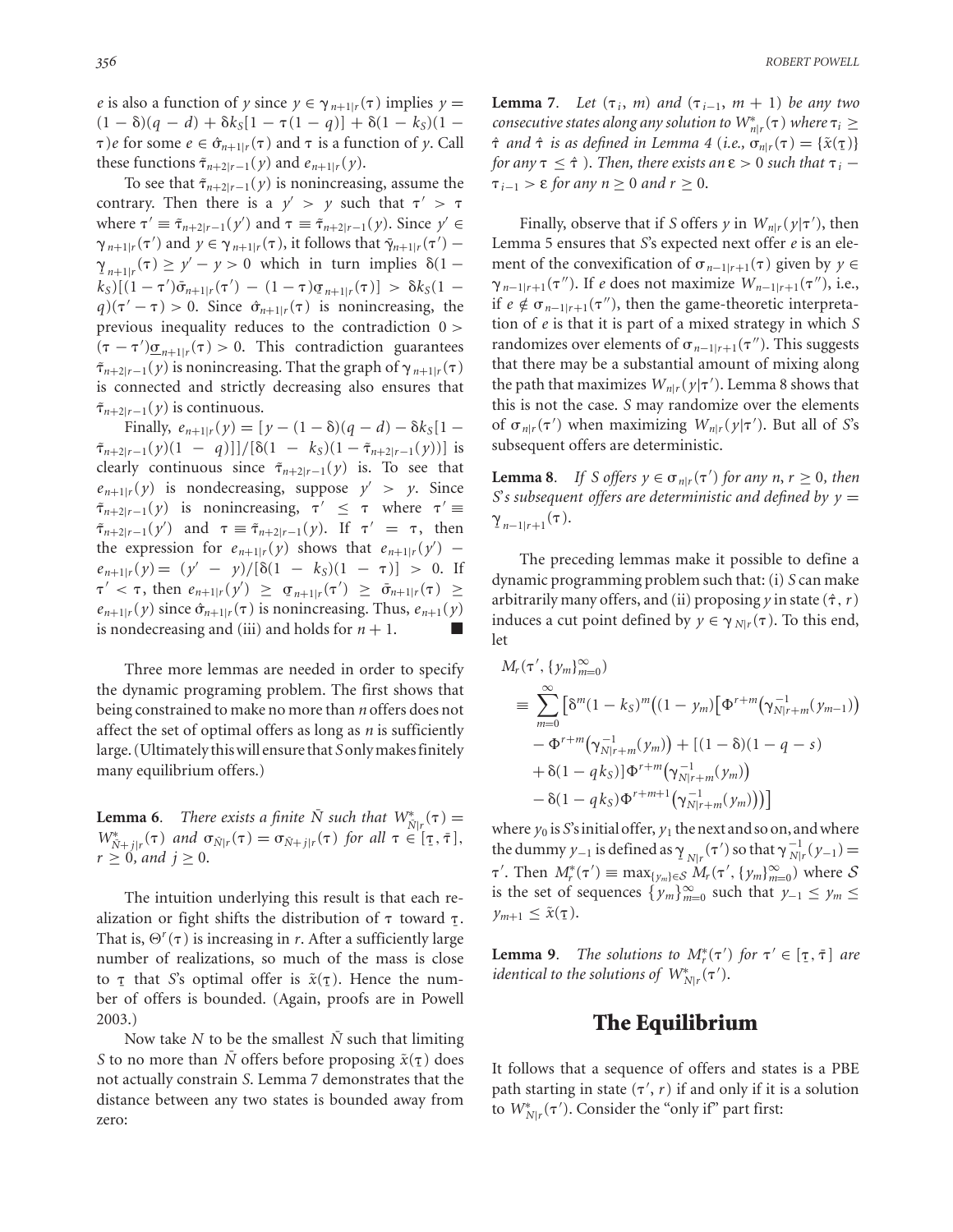**Lemma 10.** Any solution to  $W^*_{N|r}(\tau')$  is a PBE path start*ing in state*  $(\tau', r)$ *.* 

To construct an equilibrium assessment based on a solution to  $W^*_{N|r}(\tau')$ , let the "fighting" history  $f_n \equiv$ {*y*0, ... , *yn*<sup>−</sup>1} be any sequence of offers in response to which *D* has always fought, and let  $\tau(f_n)$ be the state induced by these offers, i.e.,  $\tau_n(f_n) \equiv$  $\min{\{\bar{\tau}, \gamma_{N|r+1}^{-1}(\gamma_0), \ldots, \gamma_{N|r+n}^{-1}(\gamma_{n-1})\}}$ . Taking  $\{x_{n|r+n}^*$  $\{\tau_{n|n+r}\}_{n=0}^{N-1}$  to be any solution to  $W^*_{N|r}(\tau')$ , define the following strategies and beliefs: Given that the states have fought *m* times, then type  $\tau$  accepts *x* if  $x \ge \gamma_{N|m+1}(\tau)$ <br>and fights if  $x < \gamma_{N}$  ( $\tau$ ). So strategy is: (i) offer and fights if  $x < \gamma_{N|m+1}(\tau)$ . *S*'s strategy is: (i) offer<br>  $x^*$  in the first round: (ii) offer  $\sigma$  ( $\tau(f)$ ) follow  $x_{0|r}^*$  in the first round; (ii) offer  $\sigma_{N|r+n}(\tau(f_n))$  following  $f_n$ ; (iii) offer  $\tilde{x}(\bar{\tau})$  following any history along which *D* waited at least once; and (iv) wait in any around in which *D* waits. *S* also believes  $\tau$  is distributed according to  $\Theta^{r+n}(\tau)/\Theta^{r+n}(\tau(f_n))$  after  $f_n$  and  $\tau = \bar{\tau}$  with probability one if *D* has ever waited. Verifying that this assessment is a PBE is tedious but straightforward.

Two definitions help demonstrate the "if" part, i.e., that any equilibrium path must be a solution to  $W^*_{N|0}(\tau').$ Let  $(\tau_i, r)$  be the current state following any history in any PBE. Suppose further that *S* offers *y* (which need not be an equilibrium offer). Then, *D* is *playing according to the*  $strategy \gamma_{N|0}(\tau)$  if all  $\tau > min\{\gamma_{N|r+1}^{-1}(\gamma), \tau_i\}$  accept  $\gamma$ and all  $\tau < \min\{\gamma_{N|r+1}^{-1}(\gamma), \tau_i\}$  fight when offered *y*. Note further that following this strategy implies stationarity. Regardless of the history of previous offers, *D* always responds in the same way to*y*. As for the second definition, the pair  $(\hat{\tau}, \gamma_{N0}(\tau))$  is a *reservation-offer strategy* if the  $\frac{1}{N}$  *N*|0<sup>(+)</sup>) is a *first valient office stategy* in the cut point in the next state,  $\tau_{i+1}$ , satisfies two conditions for all  $\tau' < \min{\{\hat{\tau}, \tau_i\}}$ : (i)  $\tau_{i+1} \leq \tau'$  if  $y > \gamma_{N|r+1}$ <br>and (ii)  $\tau_{i+1} \leq \tau'_{i}$  if  $y \leq \gamma_{N|r+1}$  $(\tau'),$ and, (ii)  $\tau_{i+1} > \tau'$  if  $y < \gamma_{N|r+1}$ <br>Clearly *D* is playing 20  $(\tau').^{21}$ 

Clearly, *D* is playing according to  $\gamma_{N|0}(\tau)$  if  $(\bar{\tau}, \gamma_{N10}(\tau))$  is a reservation-offer strategy. And, *D*'s play- $\frac{Y}{N}$   $\frac{N}{N}$   $\frac{N}{N}$  is a reservation offer strategy. This, *D* s play in state  $(\tau', r)$  must satisfy  $M_r^*(\tau')$  or, equivalently,  $W_{N|r}^*(\tau').$ Hence, any PBE path must be a solution to  $W^*_{N|0}(\tau')$ if  $(\bar{\tau}, \gamma_{N00}(\tau))$  is a reservation-offer strategy. Lemma 11  $\lim_{M \to \infty} \frac{I_{N|0}(V)}{I_N}$  is a

**Lemma 11***. The pair*  $(\bar{\tau}, \gamma_{N|0}(\tau))$  *is a reservation-offer strategy strategy.*

*Proof:* The argument takes three steps. The first shows that a reservation-offer strategy actually exists for a  $\hat{\tau}$ . The second demonstrates that there exists an  $\epsilon > 0$  such that

if the current state is  $(\tau', r)$  and if  $\tau' \leq \hat{\tau} + \varepsilon$ , then *S*'s continuation payoff in any PBE is  $M_r^*(\tau')$ . The third step establishes that  $(\hat{\tau} + \varepsilon, \gamma_{N10}(\tau))$  is an reservation-offer  $\frac{M_{N}}{N}$ . It then will be evident that the second and third steps can be repeated finitely many times to establish that  $(\bar{\tau}, \gamma_{N00}(\tau))$  is reservation-offer strategy.

 $\frac{Y_{N|0}(Y)}{Y_{N|0}(Y)}$  is reservation offer strategy.<br>Lemma 4 guarantees that there exists a  $\hat{\tau}_1 > \tau$  such<br>Soffers  $\hat{\varepsilon}(z)$  whenever the state is no more than  $\hat{\tau}_1$ . that *S* offers  $\tilde{x}(\tau)$  whenever the state is no more than  $\hat{\tau}_1$ . It follows that  $(\hat{\tau}_1, \gamma_{N10}(\tau))$  is a reservation-offer strategy. To see that (i) holds, suppose *S* offers *y* in state ( $\tau_i$ , *r*) and  $y > \gamma_{N|r+1}(\hat{\tau})$  for  $\hat{\tau} < \min{\{\hat{\tau}_1, \tau'\}}$ . Arguing by contra- $\int_{0}^{7}$   $\int_{N}|r+1|$ ,  $\int_{N}^{7}$  for  $\int_{0}^{7}$   $\int_{N}|r+1|$ ,  $\int_{N}^{7}$ ,  $\int_{N}^{7}$ ,  $\int_{N}^{7}$   $\int_{N}^{7}$   $\int_{N}^{7}$   $\int_{N}^{7}$   $\int_{N}^{7}$   $\int_{N}^{7}$   $\int_{N}^{7}$   $\int_{N}^{7}$   $\int_{N}^{7}$   $\int_{N}^{7}$   $\int_{N}^{7}$   $\int_{N}^{7}$   $\$ implies that  $\hat{\tau}$  rejects *y*. However, the best that  $\hat{\tau}$  can do by rejecting  $y$  is to obtain  $\tilde{x}(\tau)$  after fighting for one round. Hence, the contradiction  $y \leq [1 - \delta(1 - k(\hat{\tau}))]\tilde{x}(\hat{\tau}) +$  $\delta(1 - k(\hat{\tau})) \tilde{x}(\tau) = \gamma_{N|\tau+1}(\hat{\tau})$  where the equality holds because  $\sigma_{N|r+1}(\hat{\tau}) = \{\tilde{x}(\tau)\}\text{ since } \hat{\tau} < \hat{\tau}_1$ . Thus, (i) holds.

Turning to (ii), assume  $y < \gamma_{N/r+1}(\hat{\tau})$  and  $\tau_{i+1} \leq \hat{\tau}$ where  $\hat{\tau} < \min{\{\hat{\tau}_1, \tau_i\}}$ . The latter implies that  $\hat{\tau}$  at least weakly prefers *y* to fighting on. It also implies  $\tau_{i+1}$  <  $\hat{\tau}_1$ , which means that *S*'s offer in state ( $\tau_{i+1}$ ,  $r + 1$ ) in any PBE is  $\tilde{x}(\tau)$ . Consequently,  $\hat{\tau}$  's payoff to re- $\int$  in any 122 is  $u(\frac{1}{2})$ . Some quantity,  $v = \int u^2 f(x) \sin \theta \, dx$ <br>jecting *y* is  $[1 - \delta(1 - k(\hat{\tau})) \cdot \tilde{x}(\hat{\tau}) + \delta(1 - k(\hat{\tau})) \cdot \tilde{x}(\tau) = 0$  $\gamma_{N_{n+1}}(\hat{\tau})$ . But  $\hat{\tau}$ 's weak preference for *y* yields the con- $\frac{1}{2}N|_{r+1}$ ,  $\ldots$  but  $t \leq N$  weak preference for *f*  $f$  fields the contradiction entradiction that  $y \geq \gamma_{N|x+1}(\hat{\tau})$ , and this contradiction ensures (ii) holds. Thus,  $(\hat{\tau}_1, \gamma_{N|0}(\tau))$  is a reservation-offer<br>strategy strategy.

Now define  $R_r^{\Sigma}(\tau')$  to be *S*'s continuation payoff in the PBE  $\Sigma$  (normalized by multiplying  $(1 - \delta)\Phi^r(\tau')$ ) starting in state  $(\tau', r)$ . Then, there exists an  $\varepsilon > 0$  such that  $R^{\Sigma}$ <sub>r</sub>( $\tau'$ ) =  $W^*_{N|r}(\tau')$  for all  $\tau' \leq \max{\{\tau, \hat{\tau}_2\}}$  where  $\hat{\tau}_2 \equiv \hat{\tau}_1 + \varepsilon$ . To establish this claim, observe that there is nothing to show if  $\tau' \leq \hat{\tau}_1$ . In this case, *S* offers  $\tilde{x}(\tau)$  in any PBE and  $R^{\Sigma}{}_{r}(\tau') = W^*_{N|r}(\tau').$ 

The first step in demonstrating the claim for  $\tau' > \hat{\tau}_1$ is defining  $\varepsilon$ . Lemma 7 ensures that there exists an  $\varepsilon' > 0$ such that the difference between any two cut points along any solution to  $W^*_{N|r}(\tau')$  and therefore  $M^*_r(\tau')$  is at least  $\varepsilon'$ . And, as shown below, there also is a  $\xi > 0$  such that  $(1 – δ) V^*_{N|r}(\tau') > ξ + B_r(\tau')$  for all  $\tau' ∈ [\hat{\tau}_1, \bar{\tau}]$  and  $r ≥$ 0 where  $B_r(\tau')$  is *S*'s (average) payoff to making an offer that is sure to be rejected, i.e.,

$$
B_r(\tau') \equiv \int_{\tau}^{\tau'} \left[ (1 - \delta)(1 - q - s) + \delta k(\tau)(1 - p(\tau)) + \delta(1 - \delta) \right]
$$

$$
\times (1 - k(\tau)) V_{n|r+1}^*(\tau') \frac{d\Theta^r(\tau)}{\Theta^r(\tau')}
$$

.

Define  $\epsilon \equiv \min{\lbrace \epsilon', \xi \Theta(\hat{\tau}_1) / [2(1 - \tilde{x}(\bar{\tau}))\bar{\theta} ] \rbrace}.$ 

<sup>&</sup>lt;sup>21</sup>The definition of a reservation-offer strategy as well as the proof of Lemma 11 draw heavily on Gul, Sonnenschein, and Wilson (1986).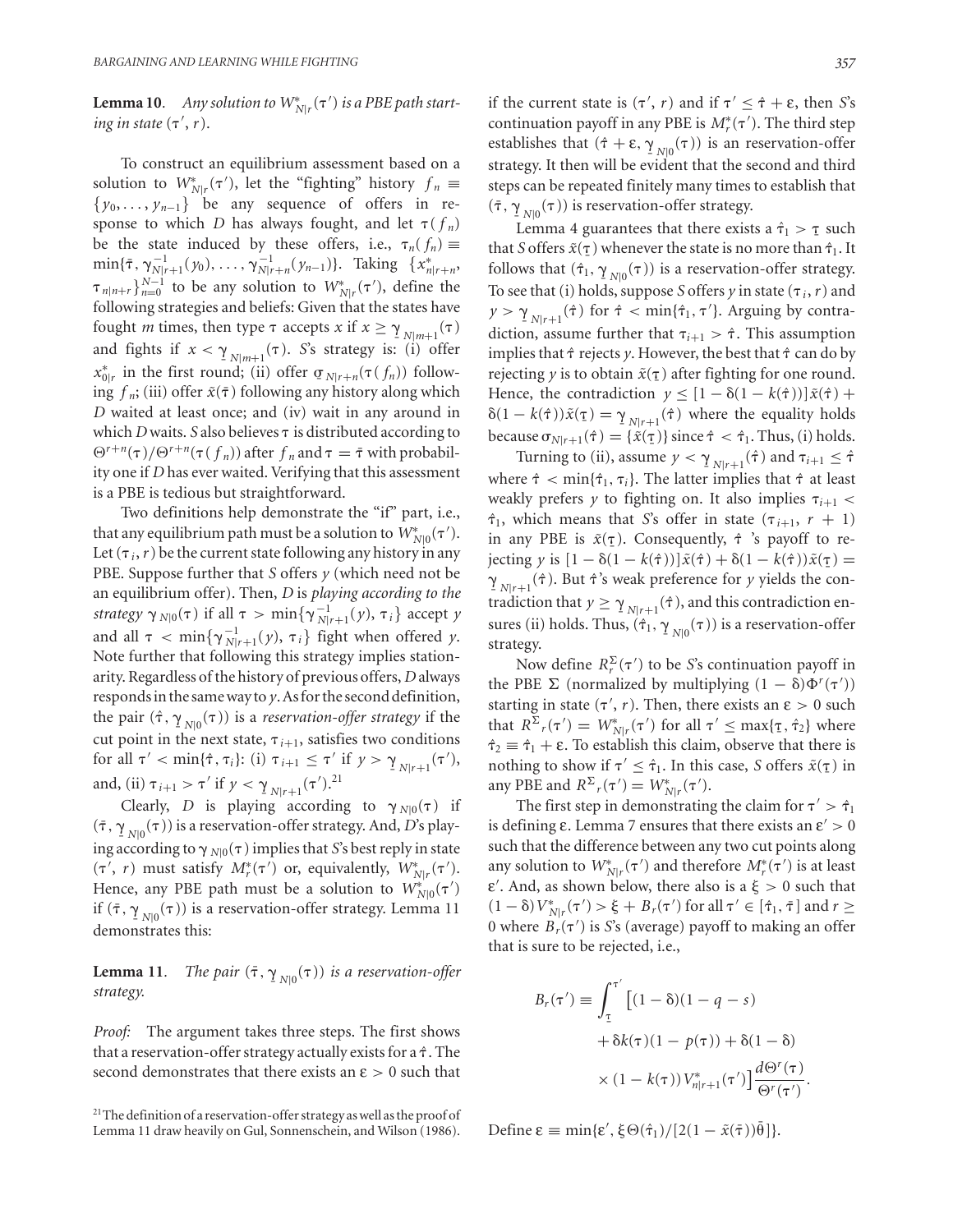To see that  $\xi$  exists note that  $(1 - \delta) V^*_{N|r}(\tau') > B_r(\tau')$ since it is never optimal to make an offer that is sure to be rejected. The difference  $(1 - \delta) V^*_{N|r}(\tau') - B_r(\tau')$  is continuous in  $\tau'$  since  $V^*_{N|r}(\tau')$  and  $B_r(\tau')$  are continuous, and  $\tau'$  is an element of the compact set  $[\hat{\tau}_1, \bar{\tau}]$ . Hence,  $(1 - \delta) V^*_{N|r}(\tau') - B_r(\tau')$  takes on its minimum value for some  $\tau''$  in this set. This means that for each  $r \geq 0$ , there exists an  $\xi_r > 0$  such that  $(1 - \delta)V^*_{N|r}(\tau') - B_r(\tau') \ge$  $(1 - \delta) V^*_{N|r}(\tau'') - B_r(\tau'') > \xi_r$  for all  $\tau' \in [\hat{\tau}_1, \bar{\tau}].$ 

To show that the  $\xi_r$  are bounded away from zero, take *r* large enough to ensure that  $(1 - \delta) V^*_{N|r+1}(\tau')$  <  $1 - \tilde{x}(\tau) + (1 - \delta)(s + d)/4$ . To see that this can be done, take  $\tau^* < \hat{\tau}_1$  small enough to guarantee that  $\tilde{x}(\tau)$  –  $\tilde{x}(\tau^*) < (1 - \delta)(s + d)/4$ . Also take  $R_1$  large enough to guarantee that *S*'s initial offer induces a state bounded above by  $\tau^*$  for all  $\tau' \in [\hat{\tau}_1, \bar{\tau}]$  whenever  $r \geq R_1$ . The proof of Lemma 6 (see Powell 2003) ensures that such an *R*<sup>1</sup> exists. The basic idea is that every time *D* fights without collapsing, the mass of the distribution of  $\tau$  shifts toward T. For *r* sufficiently large, so much of the mass is so close to  $\tau$  that *S*'s optimal offer induces a cut point<br>helow  $\tau^*$ below  $\tau^*$ .

Then, *S*'s initial offer in  $V^*_{N|r+1}(\tau')$ , say *y*, must be at least as large as  $\tilde{x}(\tau^*)$  since *y* induces a cut point bounded above by  $\tau^*$  and  $\tau^*$  would never accept anything less than  $\tilde{x}(\tau^*)$ . Moreover, *S*'s payoff is bounded above by what *S* receives if this offer is accepted for sure. Hence,  $(1 - \delta) V^*_{N|r+1}(\tau') \le 1 - y \le 1 - \tilde{x}(\tau^*).$ But,  $\tau^*$  is constructed so that  $1 - \tilde{x}(\tau^*) < 1 - \tilde{x}(\tau) +$  $(1 - \delta)(s + d)/4.$ 

Substituting this bound for  $(1 - \delta) V^*_{N|r+1}(\tau')$  in the expression for  $B_r(\tau')$  gives

$$
B_r(\tau') < 1 - \tilde{x}(\tau) - \frac{3(1 - \delta)(s + d)}{4}
$$
\n
$$
+ \int_{\tau}^{\tau'} \left[ (1 - \delta(1 - k(\tau)))(\tilde{x}(\tau) - \tilde{x}(\tau)) \right]
$$
\n
$$
\times \frac{d\Theta^r(\tau)}{\Theta^r(\tau')}.
$$

Since the integrand is bounded above by  $\tilde{x}(\tau) - \tilde{x}(\tau)$  and  $\tilde{x}(\tau)$  is decreasing in  $\tau$ , the integral is bounded above by

$$
\begin{aligned} \left[\tilde{x}(\tau) - \tilde{x}(\tilde{\tau})\right] \frac{\Theta^r(\tilde{\tau})}{\Theta^r(\tau')} + \left[\tilde{x}(\tau) - \tilde{x}(\tau')\right] \\ &\times \frac{\Theta^r(\tau') - \Theta^r(\tilde{\tau})}{\Theta^r(\tau')} \end{aligned}
$$

for any  $\tilde{\tau} \in [\tau, \tau']$ . Now take  $\tilde{\tau}$  close enough to  $\underline{\tau}$  so that  $\tilde{x}(\tau) - \tilde{x}(\tilde{\tau}) < (1 - \delta)(s + d)/4$ , and *R*<sub>2</sub> large enough to ensure that so much of the mass of  $\Theta^r(\tau)$  is so close to  $\tau$  that the second term is also less than  $(1 - \delta)(s + d)/4$ . This leaves  $P(\tau') \le 1 - \tilde{g}(\tau) - (1 - \delta)(s + d)/4$ . *d*)/4. This leaves  $B_r(\tau') < 1 - \tilde{x}(\tau) - (1 - \delta)(s + d)/4$ for  $\tau' \in [\hat{\tau}_1, \bar{\tau}]$  and  $r \ge R \equiv \max{\{R_1, R_2\}}$ . That *S* can always offer  $\tilde{x}(\tau)$  implies  $(1 - \delta) V^*_{N|r}(\tau') \ge 1 - \tilde{x}(\tau)$ . Hence there exists a  $\xi_R > 0$  such that  $(1 - \delta)V_{N|r}^*(\tau') >$  $\xi_R + B_r(\tau')$  for all  $\tau' \in [\hat{\tau}_1, \bar{\tau}]$  if  $r \ge R$ . Consequently, the  $\xi_r$  are bounded away from zero, and there exists a  $\xi$ such that  $(1 - \delta) V^*_{N|r}(\tau') > \xi + B_r(\tau')$  for all  $\tau' \in [\hat{\tau}_1, \bar{\tau}]$ and  $r \geq 0$ .

Having defined ε, return to the claim that  $R_r^{\Sigma}(\tau') =$  $W^*_{N|r}(\tau')$  for all  $\tau'$  ≤ max{τ<sub>ι</sub>  $\hat{\tau}_2$ } where  $\hat{\tau}_2 = \hat{\tau}_1 + \varepsilon$ . The first step in verifying this claim is showing  $R_r^{\Sigma}(\tau') \geq$  $W^*_{N|r}(\tau')$ . To this end, let  $\{y^*_m\}_{m=0}^\infty$  be a solution to  $M^*_r(\tau')$ and type  $\tau_0^* = \gamma_{N|r}^{-1}(y_0^*)$  be the state induced by the first offer  $y_0^*$ . The construction of ε ensures that the distance between states is greater than  $\varepsilon$ , so  $\tau_0^*$  is strictly less than  $τ' – ε$ . Consequently,  $τ_0^* < τ_1$ , and  $y_0^* ≥ γ_{N|r+1}(τ_0^*) >$  $\gamma_{N|r+1}(\hat{\tau}_1)$ . Furthermore, *S* can obtain at least<br>in equilibrium by offering  $v^*$  because this offer in  $(\hat{\tau}_1)$ . Furthermore, *S* can obtain at least  $M_r^*(\tau')$ in equilibrium by offering  $y_0^*$  because this offer induces state  $\tau_0^*$  as  $(\hat{\tau}_1, \gamma_{N0}(\tau))$  is a reservation-offer strategy and  $\tau_0^* < \hat{\tau}_1$ . Hence,  $R_r^{\Sigma}(\tau') \ge M_r^*(\tau') = W_{N|r}^*(\tau').$ 

To establish that  $M_r^*(\tau') \geq R_r^{\Sigma}(\tau')$  and, consequently, that  $R_r^{\Sigma}(\tau') = M_r^*(\tau') = W_{N|r}^*(\tau')$  observe that *S* would never induce a state  $(\tau'', r + 1)$  with  $\tau'' \geq \hat{\tau}_1$ in equilibrium  $\Sigma$ . Arguing by contradiction to show this, suppose that  $\tau'' \geq \hat{\tau}_1$ . Then,  $R_r^{\Sigma}(\tau')$  is bounded above by  $[1 - \tilde{x}(\tau')] [\Phi^r(\tau') - \Phi^r(\hat{\tau}_1)] + [(1 - \delta)(1$  $q - s$ ) +  $\delta(1 - qk_s)$ ] $\Phi^r(\tau') - \delta(1 - qk_s)\Phi^{r+1}(\tau')$  +  $\delta(1 - k_S) M_{r+1}^*(\hat{\tau}_1)$ . The first term in this expression is an upper bound on *S*'s payoff if  $\tau \in [\hat{\tau}_1, \tau']$  weighted by the probability that  $\tau$  is in this interval. The latter terms are an upper bound on *S* 's continuation payoff given  $\tau \leq \tau'$  and that at least one of *S*'s offers has been rejected. (At least one offer must have been rejected in order to have screened out the  $\tau > \hat{\tau}_1$ .) Observe further that the latter three terms are bounded above by  $B_r(\tau')\Phi^r(\tau')$ since  $M_{r+1}^*(\hat{\tau}_1) \leq M_{r+1}^*(\tau')$ . Hence,  $R_r^{\Sigma}(\tau') \leq [1 - \frac{1}{r}$  $\tilde{x}(\tau')\left[\Phi^r(\tau') - \Phi^r(\hat{\tau}_1)\right] + B_r(\tau')\Phi^r(\tau')$ . This inequality along with the fact that  $M_r^*(\tau') = W_{N|r}^*(\tau') = (1 - \tau')$ δ)  $V^*_{N|r}(\tau')\Phi^r(\tau') > ξ \Phi^r(\tau') + B_r(\tau')\Phi^r(\tau')$  leads to the contradiction  $R_r^{\Sigma}(\tau') < M_r^*(\tau')$  if the definition of **ε** ensures that  $\xi \Phi^r(\tau') > [1 - \tilde{x}(\tau')] [\Phi^r(\tau') - \Phi^r(\hat{\tau}_1)].$ And, this contradiction will leave  $\tau'' < \hat{\tau}_1$ .

To see that ε yields this contradiction, it is enough to show that  $\xi > [1 - \tilde{x}(\tau')] [1 - \Theta^r(\hat{\tau}_1)/\Theta^r(\tau')]$ . Observe first that  $\Theta^r(\tau^*)/\Theta^r(\tau')$  is nondecreasing in *r* for any  $\tau^* \leq \tau'$  since the distribution shifts to the left as the number of realizations rises. More precisely,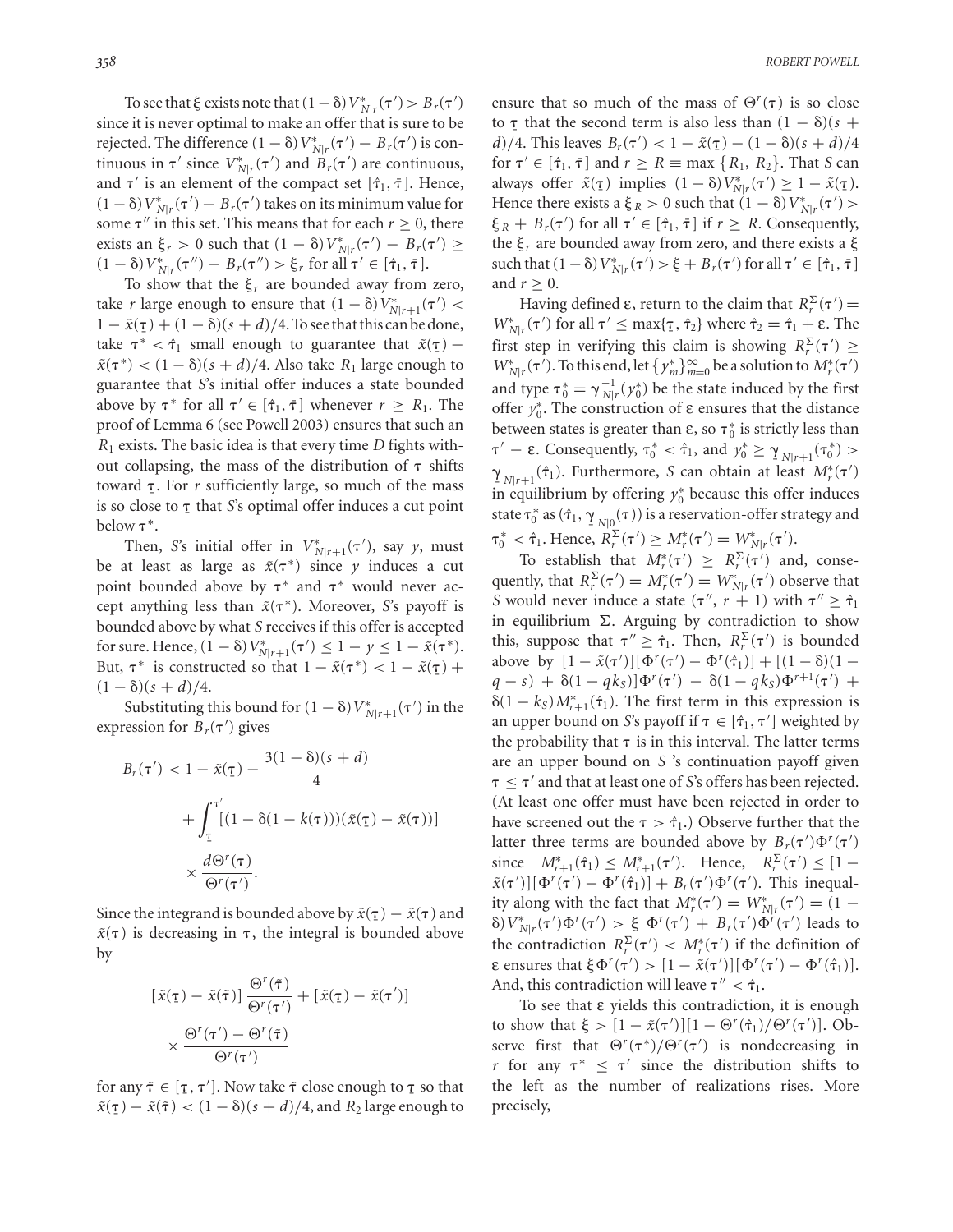$$
\frac{\Theta^{r+1}(\tau^*)}{\Theta^{r+1}(\tau')} - \frac{\Theta^r(\tau^*)}{\Theta^r(\tau')} = \frac{\Theta^r(\tau^*) - \int_{\tau}^{\tau^*} \tau(1-\tau)^r d\Theta}{\Theta^r(\tau') - \int_{\tau}^{\tau'} \tau(1-\tau)^r d\Theta} - \frac{\Theta^r(\tau^*)}{\Theta^r(\tau')}
$$

$$
\geq \frac{\int_{\tau}^{\tau^*}(1-\tau)^r d\Theta \int_{\tau^*}^{\tau'} \tau(1-\tau)^r d\Theta - \int_{\tau^*}^{\tau'}(1-\tau)^r d\Theta \int_{\tau}^{\tau^*} \tau(1-\tau)^r d\Theta}{\Theta^r(\tau') \left[\Theta^r(\tau') - \int_{\tau}^{\tau'} \tau(1-\tau)^r d\Theta\right]}.
$$

The expression on the right of the inequality is nonnegative because  $\tau^* \int_{\tau}^{\tau^*}$ <sup>*r*</sup><sup> $\int_1^{\tau} (1 - \tau)^r d\Theta \int_{\tau}^{\tau'} (1 - \tau)^r d\Theta$  is no</sup> larger than the first term in the numerator and no smaller than the second.

That  $\Theta^r(\tau^*)/\Theta^r(\tau')$  is nondecreasing implies  $[1 - \tilde{x}(\tau')] [1 - \Theta^r(\hat{\tau}_1)/\Theta^r(\tau')] \leq [1 - \tilde{x}(\bar{\tau})] [1 - \Theta(\hat{\tau}_1)]$  $\Theta(\tau')$ ]  $\leq [1 - \tilde{x}(\bar{\tau})] \bar{\theta}(\tau' - \hat{\tau}_1) / \Theta(\hat{\tau}_1)$ ]. So,  $[1 - \tilde{x}(\tau')] \times$  $[\Phi^r(\tau') - \Phi^r(\hat{\tau}_1)] < \xi \Phi^r(\tau')$  since, by construction,  $\tau' - \hat{\tau}_1 \leq \varepsilon$  and  $\varepsilon \leq \xi \Theta(\hat{\tau}_1)/[2\bar{\theta}(1-\tilde{x}(\bar{\tau}))]$ . Hence, *S* would never induce a state  $(\tau'', r + 1)$  with  $\tau'' \geq \hat{\tau}_1$  in  $\Sigma$ .

Combining the facts that *S*'s offer in state  $\tau'$ , say  $y'$ , induces a subsequent state,  $\tau''$ , strictly less than  $\hat{\tau}_1$  and that  $(\hat{\tau}_1, \gamma_{N10}(\tau))$  is a reservation-offer strategy implies that *S*'s payoff to proposing *y'* is

$$
R_r^{\Sigma}(\tau') = (1 - y')[\Phi^r(\tau') - \Phi^r(\tau'')]
$$
  
+ 
$$
[(1 - \delta)(1 - q - s) + \delta(1 - qk_S)]\Phi^r(\tau'')
$$
  
- 
$$
\delta(1 - qk_S)\Phi^{r+1}(\tau'') + \delta(1 - k_S)M_{r+1}^*(\tau'')
$$
(A2)

These facts also imply that if  $y''$  is *S*'s possibly mixed equilibrium offer in state  $(\tau'', r + 1)$ , then the support of y'' are elements of  $\sigma_{N|r+1}(\tau'')$  since all PBE paths of games in states  $(\tau'', r + 1)$  with  $\tau'' < \hat{\tau}_1$  must be solutions to  $W^*_{N|r+1}(\tau'')$ . Thus,  $y'' \ge \sigma_{N|r+1}(\tau'')$ . It must also be that  $y' \ge \gamma_{N+1,1}(\tau'')$ . Otherwise a neighborhood of types slightly greater than  $\tau''$  would have preferred fighting for  $y''$  to accepting  $y'$ . But this would contradict the fact that  $\gamma$  induces  $\tau''$ .

Now consider S's payoff to offering  $\gamma_{N!_{r+1}}(\tau'')$  in the program  $M_r(\tau', \{y_i\}_{i=0}^\infty)$  and then playing optimally thereafter. Since  $\gamma_{N!r+1}(\tau'')$  may not be an optimal offer in state  $(\tau', r)$ ,  $M_r^*(\tau')$  is at least as large *S*'s payoff to proposing  $\underline{Y}_{N|r+1}$ <br>express the latter pay  $(\tau'')$ . Using the Bellman equation to express the latter payoff gives:

$$
M_r^*(\tau') \ge [1 - \gamma_{N|r}(\tau'')]\big[\Phi^r(\tau') - \Phi^r(\gamma_{N|r}^{-1}(\gamma_{N|r}(\tau'')))\big] + [(1 - \delta)(1 - q - s) + \delta(1 - qk_S)]\Phi^r(\gamma_{N|r}^{-1}(\gamma_{N|r}(\tau'')))- \delta(1 - qk_S)\Phi^{r+1}(\gamma_{N|r}^{-1}(\gamma_{N|r}(\tau'')))+ \delta(1 - k_S)M_{r+1}^*(\gamma_{N|r}^{-1}(\gamma_{N|r}(\tau'')))
$$

Since  $\gamma_{N|r}^{-1}(\gamma_{N|r}(\tau'')) = \tau''$  and  $y' \ge \gamma_{N|r+1}(\tau'')$ , the  $\frac{M_{r} \cdot I_{N_{r}} \cdot I_{N_{r}} \cdot I_{N_{r}}}{I_{N_{r}} \cdot I_{N_{r}}}$  expression on the right of the previous inequality is at least as large as  $R_r^{\Sigma}(\tau')$  (see equation A2 above). Hence,  $W^*_{N|r}(\tau') = M^*_{r}(\tau') \ge R^{\Sigma}_{r}(\tau')$  which leaves  $R^{\Sigma}_{r}(\tau') =$  $M_r^*(\tau') = W_{N|r}^*(\tau').$ 

It follows that  $(\hat{\tau}_2, \gamma_{N|0}(\tau))$  is a reservation-offer<br>regy. To see that (i) holds suppose S offers *y* in strategy. To see that (i) holds, suppose *S* offers *y* in state  $(\tau_i, r)$ , and consider any  $\hat{\tau} \in [\hat{\tau}_1, \hat{\tau}_2]$  for which  $y > \gamma_{N|r+1}(\hat{\tau})$ . (If  $\hat{\tau} < \hat{\tau}_1$ , there is nothing to show as  $(\hat{\tau}_1, \gamma_{N|I}(\tau))$  is a reservation-offer strategy and consequently  $y > \gamma_{N|x+1}(\hat{\tau})$  implies  $\tau_{i+1} \leq \hat{\tau}$ .) Suppose further that the next state,  $\tau_{i+1}$ , is weakly bounded above by  $\hat{\tau}_2$ . Then the definition of  $\hat{\tau}_2$  ensures that the next state  $\tau_{i+2}$ is strictly bounded above by  $\hat{\tau}_1$ . Arguing now by contradiction, assume  $\tau_{i+1} > \hat{\tau}$ . Then,  $\tau_{i+2} < \hat{\tau}_1 \leq \hat{\tau} < \tau_{i+1} \leq \hat{\tau}_2$ . Hence,  $\hat{\tau}$  accepts in period  $i + 1$ .

Now let y' be in the support of *S*'s possibly mixed offer  $e'$  made in state  $(\tau_{i+1}, r + 1)$ . Then  $y' \in \sigma_{N|r+1}(\tau_{i+1})$  as  $R_{r+1}^{\Sigma}(\tau_{i+1}) = M_{r+1}^*(\tau_{i+1})$  since  $\tau_{i+1} \leq \hat{\tau}_2$ . This implies  $e'$  is an element of  $\hat{\sigma}_{N|r+1}(\tau_{i+1})$  and bounded above by  $\bar{\sigma}_{N|r+1}(\tau_{i+1}).$ 

A contradiction follows as  $y > \gamma_{N!+1}(\hat{\tau}) = [1 \delta(1 - k(\hat{\tau})) \vec{x}(\hat{\tau}) + \delta(1 - k(\hat{\tau})) \vec{v}_{N|r+1}(\hat{\tau})$ . But  $\sigma_{N|r+1}(\hat{\tau}) > \bar{\sigma}$  ( $\tau$ ) since  $\tau > \hat{\sigma}$  and  $\hat{\sigma}$  is  $(\hat{\tau}) \geq \bar{\sigma}_{N|r+1}(\tau_{i+1})$  since  $\tau_{i+1} > \hat{\tau}$  and  $\hat{\sigma}_{N|r+1}$  is nonincreasing. This gives  $y > [1 - \delta(1 - k(\hat{\tau}))]\tilde{x}(\hat{\tau}) +$  $\delta(1 - k(\hat{\tau}))\bar{\sigma}_{N|r+1}(\tau_{i+1}) \geq [1 - \delta(1 - k(\hat{\tau}))]\tilde{x}(\hat{\tau}) + \delta(1 - \hat{\tau})$  $k(\hat{\tau})$ )*e'*. Type  $\hat{\tau}$ , therefore, strictly prefers accepting *y* in period *i* to fighting for  $e'$  in period  $i + 1$ , and this contradicts the fact that  $\hat{\tau}$  accepts in period  $i + 1$ . Thus, (i) holds if  $\tau_{i+1} \leq \hat{\tau}_2$ .

Now suppose  $\tau_{i+1} > \hat{\tau}_2$ , and consider that case in which *S* offers  $y_{i+1}$  in state  $\tau_i$  where  $\tau_i > \hat{\tau}_2$  and  $\tau_{i+1} \leq$ ˆ2. (Such an offer must exist as *S* only makes finitely many proposals before offering  $\tilde{x}(\tau)$ .) Since  $\tau_j > \tau_{j+1}, y_{j+1}$  is  $\frac{1}{2}$  accepted with positive probability. Hence,  $y_{j+1} > y$  where, recall,  $\gamma$  is what *S* offered in state  $\tau_i$ . Repeating the argument above again yields a contradiction. Hence, (i) holds for  $(\hat{\tau}_2, \gamma_{N|r+1}(\tau))$ .<br>Turning to (ii)

Turning to (ii), let  $\tau_i$  and  $\tau_{i+1}$  be the current and subsequent cut points. Take a  $\hat{\tau}$  and  $y$  such that  $\hat{\tau}$  < min{ $\hat{\tau}_2$ ,  $\tau_i$ } and  $y < \gamma_{N|r+1}(\hat{\tau})$ . To see that  $\tau_{i+1} > \hat{\tau}$  assume the contrary. That  $\tau_{i+1} \leq \hat{\tau} \leq \hat{\tau}$  implies  $\hat{\tau}$ , assume the contrary. That  $\tau_{i+1} \leq \hat{\tau} < \hat{\tau}_2$  implies  $R_{r+1}^{\Sigma}(\tau_{i+1}) = M_{r+1}^*(\tau_{i+1})$  and, therefore, that *S* offers a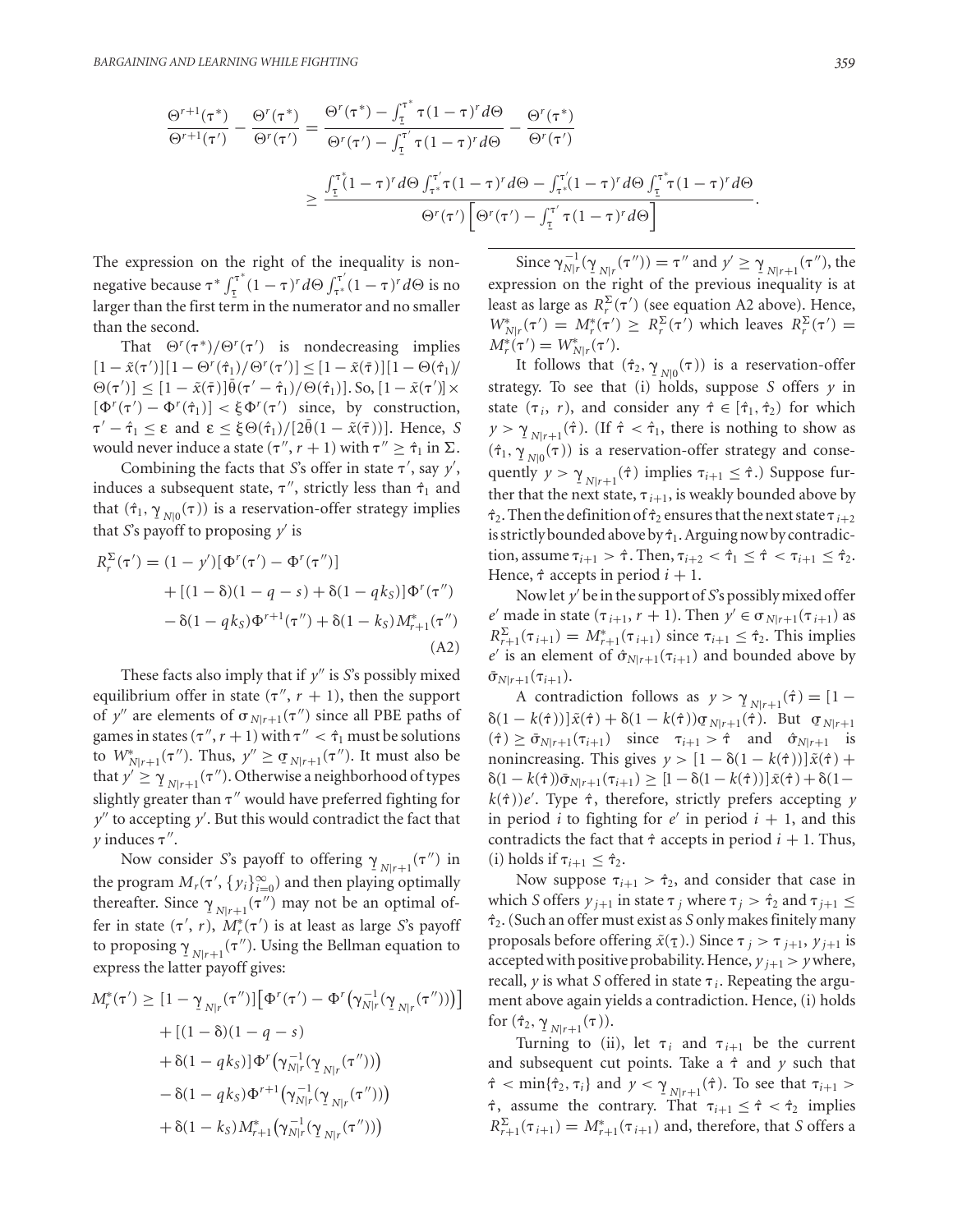$y' \in \sigma_{N|r+1}(\tau_{i+1})$  in state  $\tau_{i+1}$ . Hence, *S*'s expected offer in state  $\tau_{i+1}$ , *e'*, satisfies  $\underline{\sigma}_{N|r+1}(\hat{\tau}) \leq \underline{\sigma}_{N|r+1}(\tau_{i+1}) \leq e'$ .<br>This logyes  $\mu \leq \alpha$  (A)  $\leq [1 - \frac{8}{1 - \mu}(\hat{\tau})] \bar{\sigma}(A)$ This leaves  $y < \gamma_{N+r+1}(\hat{\tau}) < [1 - \delta(1 - k(\hat{\tau}))]\tilde{x}(\hat{\tau}) +$  $\delta(1 - k(\hat{\tau}))e'$ . Since this inequality is strict, there exists a  $\zeta > 0$  such that  $\hat{\tau} + \zeta < \tau_i$  and all  $\tau \in (\hat{\tau}, \hat{\tau} + \zeta)$  strictly prefer fighting for  $e'$  to accepting  $\gamma$ . But, this contradicts the assumption that  $\tau_{i+1}$  is the state in period  $i + 1$  because  $\tau_{i+1} \leq \hat{\tau} < \hat{\tau} + \zeta < \tau_i$  implies that  $\tau \in (\hat{\tau}, \hat{\tau} + \xi)$ are still in the game in period *i* and prefer not to settle in period *i*. This contradiction means (ii) holds.

Thus,  $(\hat{\tau}_2, \gamma_{N10}(\tau))$  is a reservation-offer strategy. Repeating the argument shows that  $(\hat{\tau}_n, \gamma_{N|0}(\tau))$  is a reservation-offer strategy where  $\hat{\tau}_n = \min\{\hat{\tau}_{n-1} + \varepsilon, \bar{\tau}\}.$ Since  $\epsilon > 0$ , further repetition eventually ensures that  $(\bar{\tau}, \gamma_{N|0}(\tau))$  is a reservation-offer strategy.

In sum, Lemmas 10 and 11 show that a set of offers and states is a PBE path of the game if and only if it solves  $W_{N|0}(\bar{\tau})$ . Lemmas 5, 6, and 8 ensure that *S*'s offers are finite, strictly decreasing, and deterministic. This yields the stronger version of Proposition 2:

**Proposition 2a***. Suppose that S is satisfied*, *D is dissatisfied, and that S*'*s beliefs about D*'*s probability of collapse satisfy the technical assumptions discussed above. Then, there exists a smallest*  $N \geq 0$  *such that*  $\sigma_{N|0}(\tau) = \sigma_{N+1|0}(\tau)$  *for*  $all j ≥ 0$  and  $\tau ∈ [\tau, \bar{\tau}]$ . *N* defines the set of PBEs: *S*'s initial ¯ *offer in any PBE is an element of <sup>N</sup>*<sup>|</sup>0(¯). *S*'*s subsequent offers are a function of S*'*s initial offer, strictly decreasing, and deterministic*.

#### **Multiple Offers Per Battle**

Turning to the *m*-offer-per-battle game, define  $F_m^D(i)$  for  $1 \leq i \leq m$  to be *D*'s expected payoff to fighting to the finish given *i* offers to go before the first battle. Then *D*'s payoff to fighting to the finish from the outset of the game when there are *m* offers before the first battle is  $F_m^D(m) = \sum_{n=1}^{\infty} (1 - k(\tau))^{n-1} k(\tau) [\sum_{j=0}^{nm-1} (q_m$  $d_m$ ) $\delta_m^j + \delta_m^{nm} [k_S(1-\tau)v_m + k_S\tau q_m]/[(1-\delta_m)[1-(1-\tau)]$  $\tau$ )(1 – k<sub>S</sub>)]]. If there are fewer than *m* offers until the first battle ( $i < m$ ), then *D* rejects *i* offers before fighting and then rejects *m* offers before fighting again. Consequently, *D*'s expected payoff is  $F_m^D(i) = \sum_{j=0}^{i-1} (q_m - d_m) \delta_m^j +$  $\delta_m^i k(\kappa) p(\tau) v_m / (1 - \delta_m) + (1 - k(\tau)) \delta_m^i F_m^D(m)$ .

A type is dissatisfied in the *m*-offer game as in the 1-offer game, if its expected payoff to fighting to the finish from the outset is strictly larger than the payoff to living with the status quo. Thus,  $d_m$  is dissatisfied if  $F_m^D(m)$  >  $q_m/(1 - \delta_m)$ . Rewriting this expression in terms of *q*, *d*,

and  $\delta$  shows that *D* is dissatisfied in the *m*-offer game if and only if it is dissatisfied in the 1-offer game, i.e., if and only if  $\delta k(p - q) - d(1 - \delta) > 0$ . Note that the closer a dissatisfied type is to fighting, the higher its payoff to fighting to the finish:  $F_m^D(i') > F_m^D(i)$  for  $1 \leq i' <$  $i \leq m$ .

Now consider an *m*-offer game in which *S* is uncertain of *D*'s cost but believes it to be distributed according to  $G_m(d_m)$  ≡  $G(d_m(1 - \delta)/(1 - \delta_m))$ . If *m* is sufficiently large, agreement is reached almost immediately with no fighting and Proposition 3 as stated above holds. The proof is a very tedious extension of a standard argument. (See Fudenberg and Tirole (1999, 411-12) for a discussion.) The basic idea is to show that if Proposition 3 does not hold, then *S* can increase its payoff by skipping an offer and speeding up the bargaining.

Proposition 4 shows that if *S* is uncertain of the distribution of power, then there is a positive probability of fighting whenever there is any bargaining. The proposition also establishes a condition sufficient to ensure that there is some delay.

**Proposition 4***. Suppose that S is uncertain about the distribution of power in the m*-*offer-per-battle game. In* equilibrium, either *S* initially offers  $\tilde{x}(\tau)$  and the game ends immediately, or  $\tau$  *strictly prefers to wait until after*<br>the first hattle to accept an offer in which case there is a *the first battle to accept an offer in which case there is a positive probability that the states fight at least one battle. Suppose, further, that*  $x^* \in \sigma_{1|0}(\bar{\tau})$ *; that*  $\tilde{\tau}(x^*)$  *is the type that is indifferent between accepting x*<sup>∗</sup> *and fighting one battle for x*˜( ) *in the one-offer-per-battle game; and that*  $[(\tilde{x}(\tau) - x^*)/(1 - \delta)](1 - \Theta(\tilde{\tau}(x^*))) > s + d$  for any  $x^* \in \sigma_{1|0}(\bar{\tau})$ . *Then there is always delay in equilibrium*.

*Proof:* The argument for the first claim is sketched above in the text. The key to the second claim is to consider an  $x_m$ that if offered on the eve of battle in the *m*-offer game induces the same cut point that  $x^*$  ∈ arg max  $V_{1|0}(\bar{\tau})$  would induce in a one-offer-per-battle game.

#### **References**

- Admati, Anat, and Motty Perry. 1987. "Strategic Delay in Bargaining." *Review of Economic Studies* 54(July):345–64.
- Ausubel, Lawrence, and Raymond Deneckere. 1989. "Reputation in Bargaining and Durable Goods Monopoly." *Econometrica* 57 (May):511–31.
- Blainey, Geoffrey. 1973. *The Causes of War*. New York: Free Press.
- Fearon, James. 1994a. "Domestic Political Audiences and the Escalation of International Disputes." *American Political Science Review* (September):577–92.